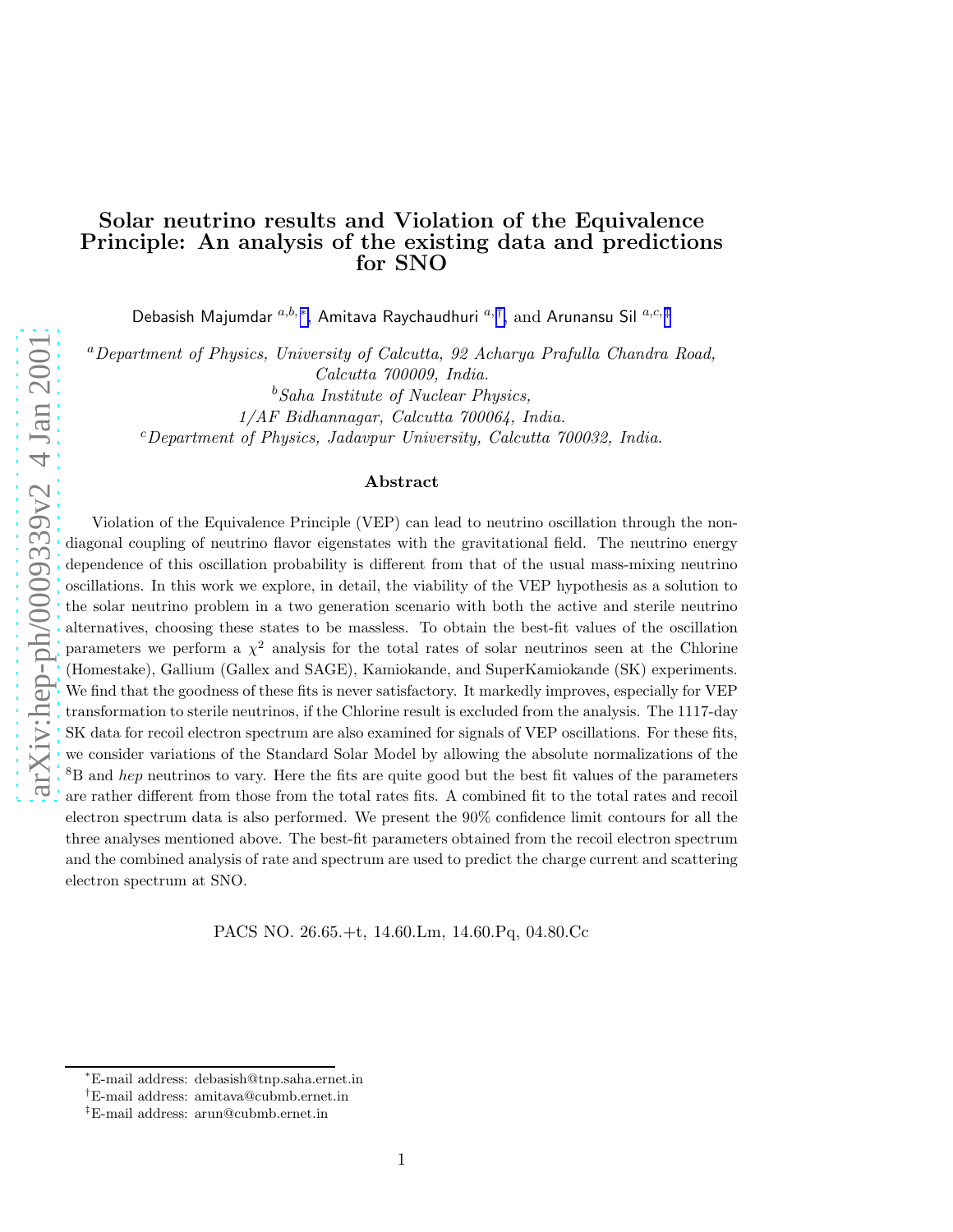# <span id="page-1-0"></span>I Introduction

Oscillation of neutrinos from one flavor to another is currently the favored solution to the solar neutrino problem[[1](#page-15-0), [2](#page-15-0), [3](#page-15-0)]. This proposition has been strengthened by the recent SuperKamiokande (SK) atmospheric neutrino data [\[4](#page-16-0)] which also support the existence of neutrino oscillations. The usual formulation of neutrino oscillations rests on two essential properties; namely, (a) the neutrinos are massive and are further not mass degenerate, and (b) the flavor eigenstates (*i.e.*,  $\nu_e$ ,  $\nu_\mu$ , and  $\nu_\tau$ ) are not themselves the eigenstates of mass but rather linear superpositions of the latter. Distinct from the simplest vacuum oscillations, neutrino flavor conversion can also be induced by the passage of neutrinos in matter (in this case solar matter) due to the difference in the strength of weak interactions of neutrinos of different flavor with ambient electrons. This is the Mikheyev-Smirnov-Wolfenstein (MSW) [\[5\]](#page-16-0) effect. Vacuum oscillations and the MSW effect are widely considerd to be strong candidates for the solution of the solar neutrino problem. Much work has already been done to analyze the available solar neutrino data in terms of these alternate possibilities and substantial effort is still being devoted to obtain the parameters that best fit the data [\[6, 7, 8, 9, 10](#page-16-0), [11](#page-16-0)].

Though the vacuum oscillation and MSW solutions relying on massive neutrinos (we refer to these collectively as 'mass-mixing' solutions henceforth) are by far the most popular scenarios for addressing the solar and atmospheric neutrino data, oscillations can also originate from other sources. One such possibility presents itself if violation of the weak equivalence principle (VEP) occurs and the flavor eigenstates are not identical to the states that couple to gravity. The principle of equivalence is a cornerstone of Einstein's general theory of relativity. Normally such a premise would be considered sacrosanct, but so little has been experimentally tested for neutrinos that it may not be unreasonable to keep an open mind and check the validity of this principle for them. If this principle is indeed violated then, as a consequence, the coupling of neutrinos to the gravitational field is nonuniversal. Under this circumstance, if the flavor eigenstates are linear superpositions of the gravitational eigenstates, VEP induced oscillations of neutrinos take place[[12\]](#page-16-0). This does not require neutrinos to carry a non-zero mass. The important difference between this approach and the mass-mixing solution is manifested in the energy dependence of the survival probability. For a two-neutrino picture, the general expression for the survival probability for an initial  $\nu_e$  after propagation through a distance L is given by:

$$
P_{ee}(E_{\nu}, L) = 1 - \sin^2 2\theta \sin^2 \left(\frac{\pi L}{\lambda}\right),\tag{1}
$$

where  $\theta$  is the rotation angle relating the gravitational eigenstate basis  $(\nu_1, \nu_2)$  to the flavor basis  $(\nu_e, \nu_x, x = \mu, \tau, \text{ or a sterile state}).$ 

$$
\nu_e = \nu_1 \cos \theta + \nu_2 \sin \theta; \quad \nu_x = -\nu_1 \sin \theta + \nu_2 \cos \theta \tag{2}
$$

and  $\lambda$  is the oscillation length, which for the VEP induced oscillation is:

$$
\lambda = \frac{2\pi}{E_{\nu}\phi\Delta f},\tag{3}
$$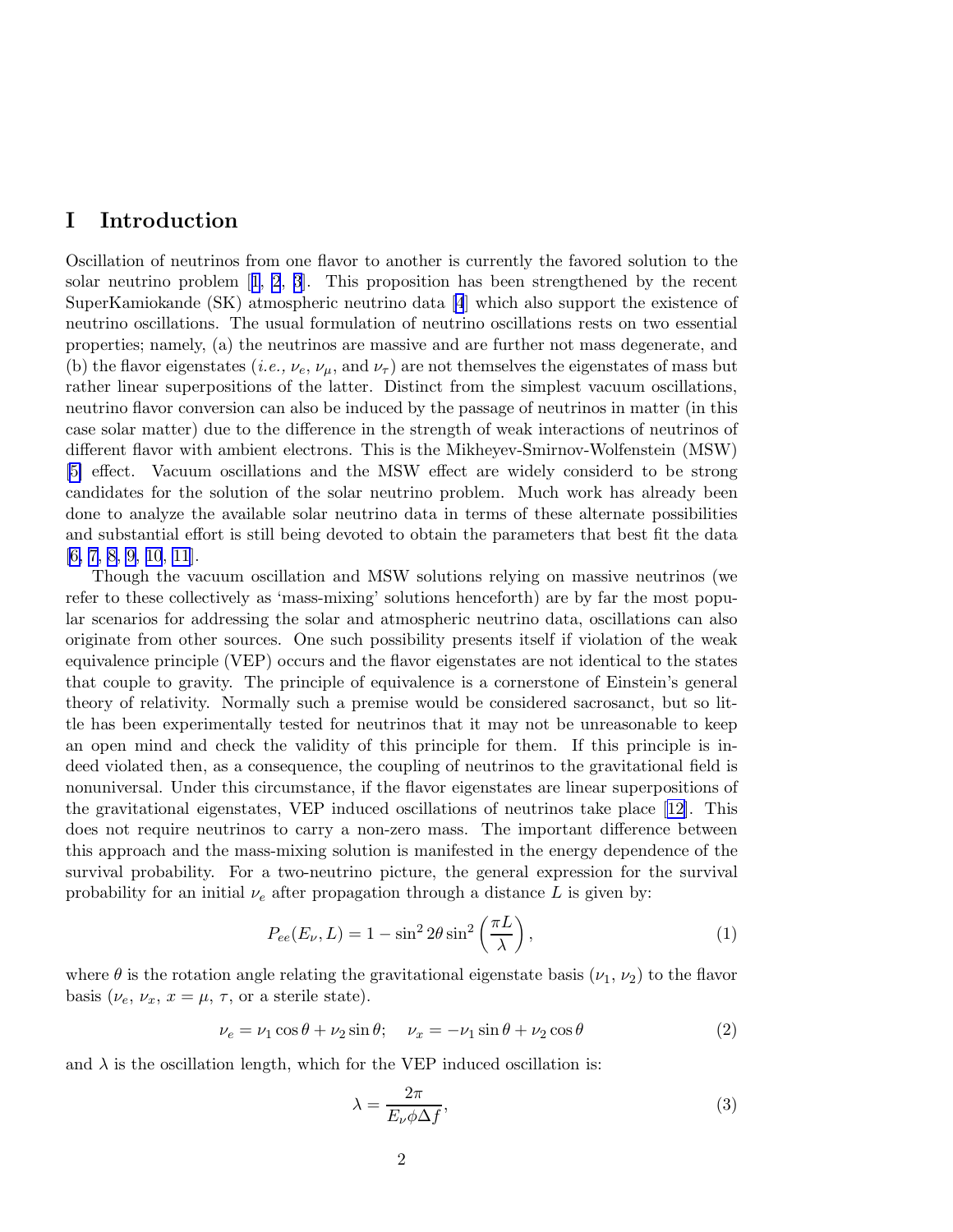where  $E_{\nu}$  is the neutrino energy,  $\phi$  the gravitational potential, and  $\Delta f = f_1 - f_2$  is a measure of the violation of equivalence principle,  $f_i$  being the coupling strength of the gravitational eigenstates. In contrast, for mass-mixing vacuum oscillations  $\lambda = (4\pi E_\nu)/\Delta m^2$ , where  $\Delta m^2$ is the mass square difference between two neutrino species. Thus, for the latter case  $\lambda \propto E_{\nu}$ while for VEP  $\lambda \propto 1/E_{\nu}$ . Due to the different energy dependences of the survival probability in the mass-mixing and the VEP alternatives, their predictions can be quite different. The phenomenological consequences of VEP-driven neutrino oscillations has attracted attention over the past decade[[13\]](#page-16-0).

A completely unrelated situation which also leads to neutrino oscillations with  $\lambda \propto 1/E_{\nu}$ is a recently proposed picture of violation of special relativity (VSR)[[14\]](#page-16-0). If special relativity is violated, the maximum attainable speed of a particle in vacuo need not universally be the speed of light  $c$ . In particular, if the maximum possible velocities of two types of neutrinos be  $v_1$  and  $v_2$  and these *velocity eigenstate* neutrinos be related to the  $\nu_e$  and  $\nu_x$  through a mixing angle  $\theta$  (see Eq.[\(2\)](#page-1-0)) then the survival probability of a  $\nu_e$  takes the same form as Eq.([1\)](#page-1-0). In this case the expression for  $\lambda$  is:

$$
\lambda = \frac{2\pi}{E_{\nu}\Delta v},\tag{4}
$$

where  $\Delta v$  is the velocity difference for the neutrinos  $\nu_1$  and  $\nu_2$ . Comparing Eqs. (4) and [\(3\)](#page-1-0) one finds that the energy dependence of the oscillation length is identical in the two cases<sup>1</sup> and the role of  $\Delta v$  in the VSR case is the same as that of  $\phi \Delta f$  in the VEP formalism. Here, we use the terminology of the VEP mechanism but the results can be taken over *mutatis* mutandis to the VSR situation.

In this work we make a detailed examination of the VEP scenario in the light of the solar neutrino data. We consider the two possibilities of oscillation of the electron neutrino to (a) another active neutrino ( $\nu_{\mu}$  or  $\nu_{\tau}$ ), and (b) to a sterile (*i.e.*, no weak interactions) neutrino. The Chlorine and Gallium experiments use radiochemical neutrino detection techniques and do not distinguish between oscillation of the  $\nu_e$  to an active neutrino or to a sterile one. The Kamiokande and SuperKamiokande experiments, on the other hand, are sensitive to other active neutrinos via the smaller neutral current contribution. Hence, the latter discriminates between the two alternatives of oscillation to active or sterile neutrinos.

In section II, we present a brief summary of the ingredients that go into our analysis.

In the next section we consider the total rates of solar neutrinos observed by the Chlorine, Gallex, SAGE, Kamiokande, and SuperKamiokande (1117-day data) experiments<sup>2</sup> [[3](#page-15-0), [1](#page-15-0), [2](#page-15-0)]. We obtain the best-fit values of the VEP parameters and find that the goodness-of-fit<sup>3</sup>  $(g.o.f)$  is never high. We trace the origin of this to the difficulty within the VEP mechanism of simultaneously satisfying the Chlorine detector results and the very precise measurements of SK. We examine the effect of excluding either the Chlorine or the Kamiokande result in

<sup>&</sup>lt;sup>1</sup>It has been shown that inclusion of CPT-violating interactions in addition to Violation of Special Relativitycan lead to more general energy dependences involving  $1/E_{\nu}$ ,  $E_{\nu}$ , and constant terms [[15](#page-16-0)]

<sup>&</sup>lt;sup>2</sup>In the following, we refer to this data set as the 'total rates'.

<sup>&</sup>lt;sup>3</sup>The goodness of fit gives the probability for the actual  $\chi^2$  to exceed  $\chi^2_{min}$ .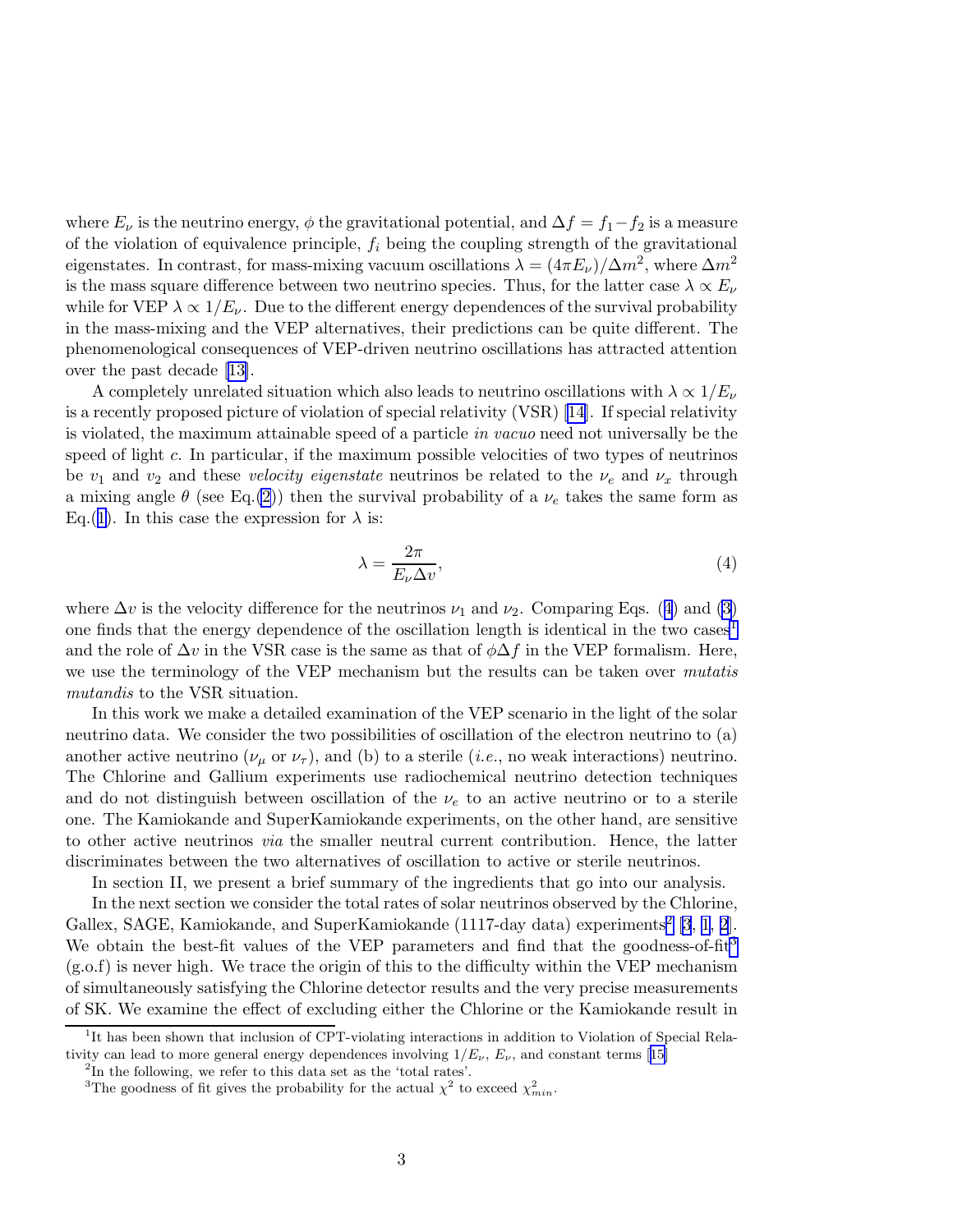the fits or of using the average of the two Gallium results rather than their individual measurements and find that the best-fit values are markedly different only in one situation, the exclusion of the Chlorine data from the analysis, when the quality of the fit is significantly improved.

In section IV we turn to the 1117-day recoil electron energy spectrum from SK [\[1\]](#page-15-0) and test the ability of the VEP model to account for the observations. In this case the quality of the fit is rather good. We examine a variant of the Standard Solar Model (SSM) in which the absolute normalization of the  ${}^{8}B$  neutrinos  $(X_B)$  is allowed to vary. In our analysis we have included the contribution from hep neutrinos and we have also examined the situation when the normalization of this flux  $(X_h)$  is different from the SSM value of unity.

Section V deals with the simultaneous fitting of the total rates data and the SK 1117-day electron energy spectrum results. We find that good fits can be obtained, in this case, only if  $X_B$  and  $X_h$  are allowed to assume values different from the SSM stipulations.

In section VI we turn to the expectations for SNO. We use the best fit values obtained from the above analyses to check how the predictions for the charged current deuteron disintegration and electron scattering are affected by VEP.

We end in section VII with the conclusions. Similar work analysing solar neutrino data using the VEP formalism have been performed in the past [\[16](#page-16-0), [17](#page-16-0)] and more recently in [\[18](#page-16-0), [19,](#page-16-0) [20](#page-17-0)]. We compare our findings with these results.

### II Solar neutrinos and VEP

The sun serves as a good neutrino factory. The fusion reactions that generate solar energy also produce neutrinos which are usually denoted by the different reactions  $(e.g., pp, Be, B,$ hep, etc.) from which they originate. The shape of the neutrino energy spectrum from any reaction is precisely known from weak interaction theory while the absolute normalization of the spectrum depends on the solar parameters like core temperature, opacity, etc. The pp neutrinos are the most copious but they are also of the lowest energy. Only the Gallium experiments (Gallex and SAGE) are sensitive to pp neutrinos and receive their dominant contributions from this process, in addition to smaller ones from the other reactions. At the other extreme, the Kamiokande and SuperKamiokande experiments are based on the water Cerenkov technique and can detect neutrinos of energy higher than about  $5 \text{ MeV}$ . Only the <sup>8</sup>B neutrinos (and to a small extent the hep neutrinos) contribute at these energies. The Chlorine experiment has a threshold of 0.8 MeV and mainly counts <sup>7</sup>Be and <sup>8</sup>B neutrinos. Thus the different detectors have probed different regions of the solar neutrino spectrum. Assuming that oscillations do occur during the passage of the neutrinos from their point of origin to the detector, the dependence of this phenomenon on the neutrino energy can be tested by the complementary information from the different experiments. From these results one should be in a position to check which of the vacuum, MSW, or VEP oscillations is preferred by the results. The SuperKamiokande collaboration has also presented the observed energy spectrum of the electron scattered by the incident neutrino. This spectrum is a direct probe of the energy dependence of neutrino oscillations.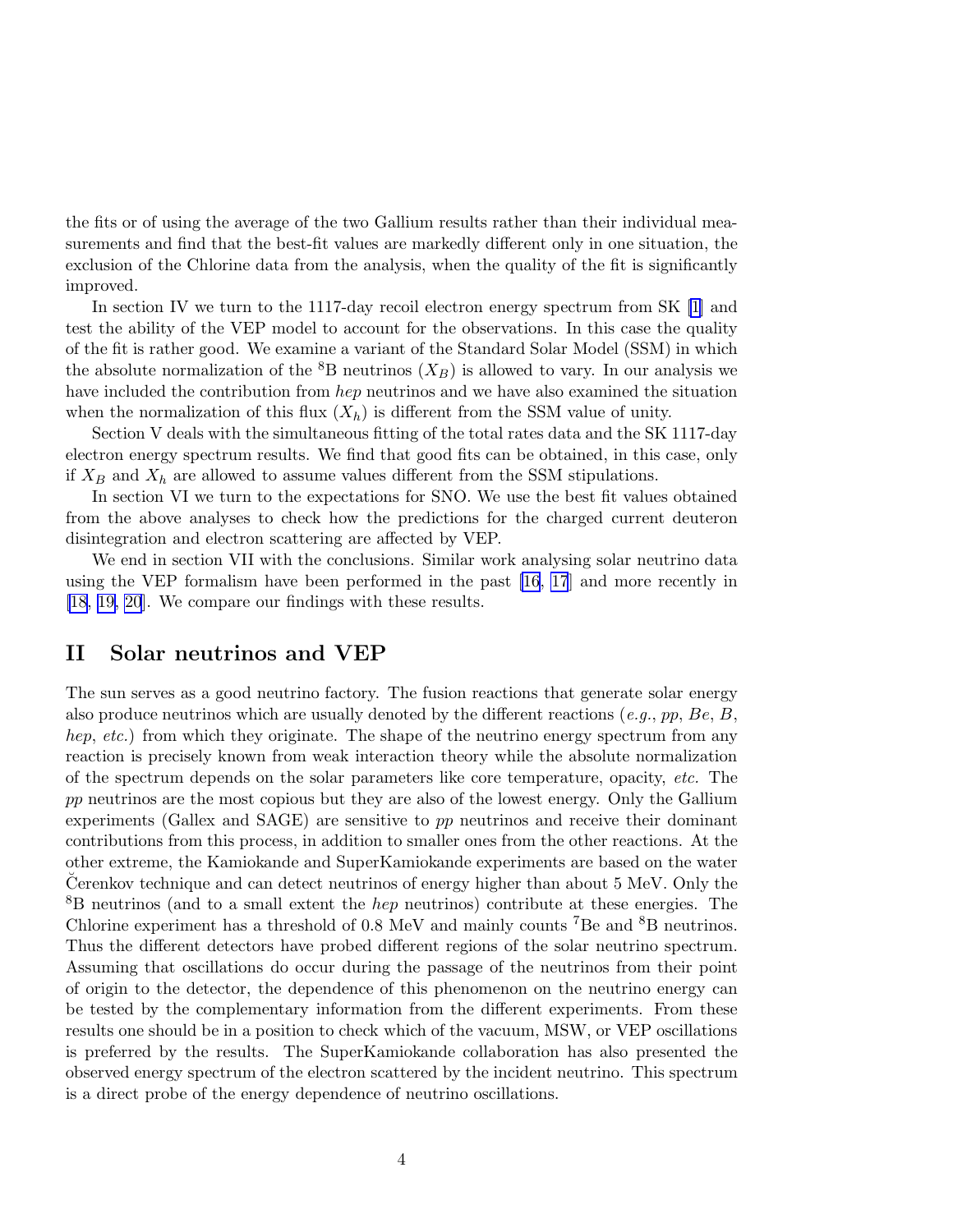<span id="page-4-0"></span>In this work we use the BP98 calculation[[21](#page-17-0)] of the solar neutrino spectrum with INT normalization as the SSM reference. In addition to this, we explore the possibility of the absolute normalizations of the  ${}^{8}B$ - and *hep*-neutrinos spectra being different from their BP98 SSM predictions. If  $X_B$  and  $X_h$  denote the factors by which the absolute normalizations are multiplied, we use the data to find the best-fit values for these. In particular, we find that the fit to the SK recoil electron spectrum data is improved in a noteworthy manner when  $X_h$  is permitted to assume large values<sup>4</sup>.

The weak equivalence principle requires the coupling of particles to the ambient gravitational potential  $\phi$  to be uniform, *i.e.*, of the form  $f \phi E$ , where E is the particle energy, and f a universal coupling constant. If the latter varies from one neutrino species to another then that would constitute a violation of the equivalence principle. If  $f_1 \neq f_2$  in a two-neutrino framework, then these states define a basis in the two-dimensional space which, in general, could be different from the flavor basis. The effect due to a small splitting  $\Delta f$  will manifest itself in the form of flavor oscillations, the wavelength going to infinity as  $\Delta f$  tends to zero. We follow the prevalent practice of choosing the gravitational potential,  $\phi$ , to be a constant over the neutrino path. This is the case if the potential due to the Great Attractor [\[22](#page-17-0)] dominates over that due to the sun and other heavenly bodies in our neighborhood. In such an event, writing  $\Delta F = \phi \Delta f/2$ , the expression for the oscillation wavelength, Eq. [\(3\)](#page-1-0) becomes

$$
\lambda = \frac{\pi}{E_{\nu}\Delta F} = \frac{6.20 \times 10^{-13} \text{m}}{\Delta F} \left(\frac{1 \text{MeV}}{E_{\nu}}\right). \tag{5}
$$

We choose the neutrinos to be massless.

## III Observed rates and VEP oscillation of neutrinos

The data used for the  $\chi^2$  analysis of total rates are given in Table 1. They are from the Chlorine experiment at Homestake, the two Gallium experiments, Gallex and SAGE, thewater Cerenkov detector Kamiokande,  $[3]$  $[3]$  $[3]$ , and the latest 1117-day data from Super-Kamiokande[[1](#page-15-0)].

| Experiment                             | <b>Chlorine</b>  | Gallium-        |                 | Kamiokande      | Super             |
|----------------------------------------|------------------|-----------------|-----------------|-----------------|-------------------|
|                                        |                  | SAGE<br>Gallex  |                 |                 | Kamiokande        |
| Rate<br>Observed<br>Prediction<br>RP98 | $0.33 \pm 0.029$ | $0.60 \pm 0.06$ | $0.52 \pm 0.06$ | $0.54 \pm 0.07$ | $0.465 \pm 0.015$ |

Table 1: The ratio of the observed solar neutrino rates to the corresponding BP98 SSM predictions used in this analysis. The results are from Refs. [\[3\]](#page-15-0) and [\[1](#page-15-0)].

The definition of  $\chi^2$  used for this analysis is:

$$
\chi^2 = \sum_{i,j=1,5} \left( F_i^{th} - F_i^{exp} \right) (\sigma_{ij}^{-2}) \left( F_j^{th} - F_j^{exp} \right). \tag{6}
$$

<sup>&</sup>lt;sup>4</sup>See, however, remarks in the penultimate paragraph of section VII on the fits to the separate day and night SK electron spectra measurements.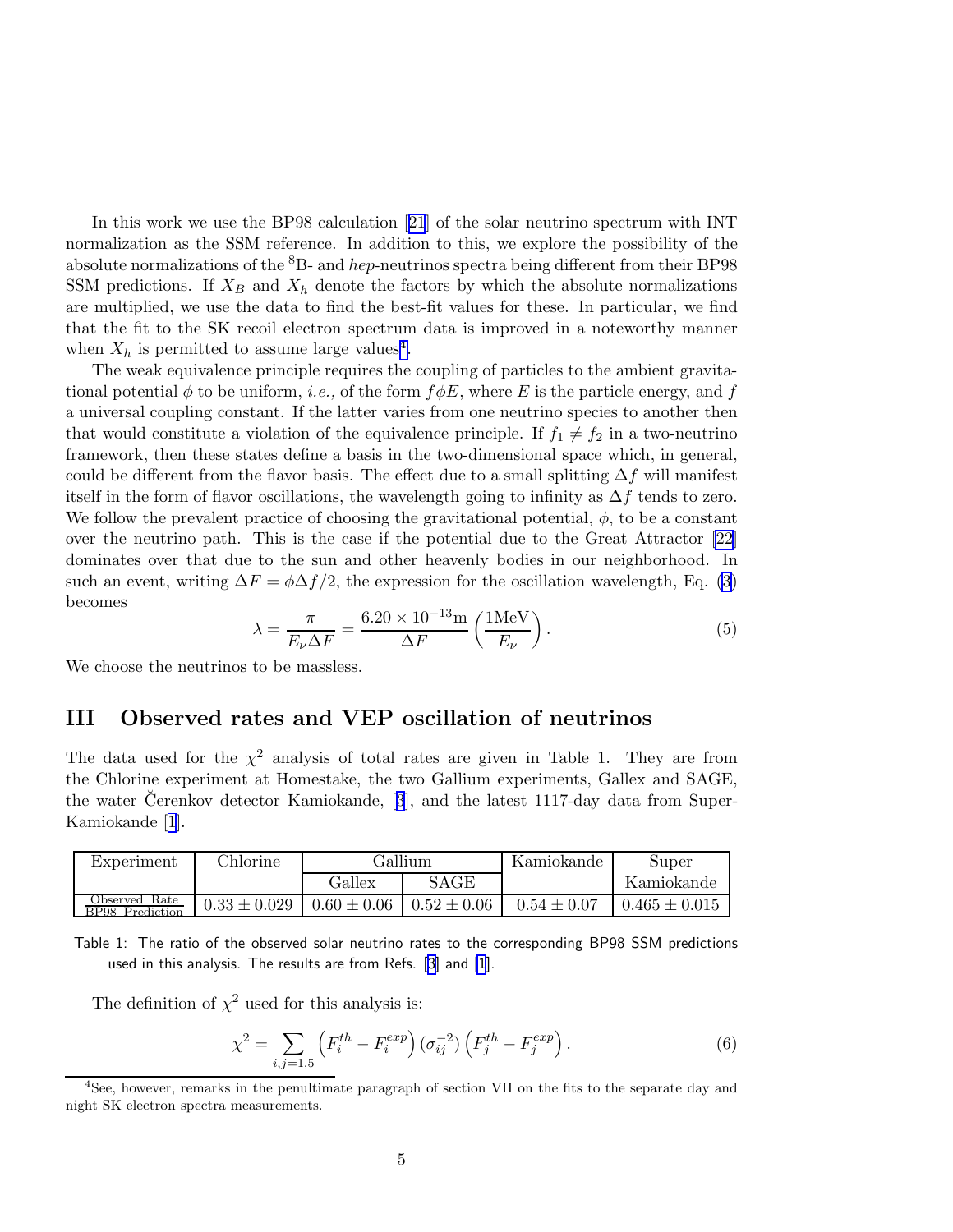<span id="page-5-0"></span>Here  $F_i^{\xi} = T_i^{\xi}$ <sup>ξ</sup>/ $T_i^{BP98}$  where ξ is th (for the theoretical prediction) or exp (for the experimental value) and  $T_i$  is the total rate in the *i*-th experiment.  $F_i^{exp}$  $e^{exp}$  is taken from Table 1. The error matrix  $\sigma_{ij}$  contains the experimental errors, the theoretical errors and their correlations. The theoretical errors have contributions which originate from uncertainties in the detector cross-sections as well as from astrophysics [\[23](#page-17-0)]. The off-diagonal elements in the error matrix come through the latter. In estimating the astrophysical contribution, the uncertainties in the spectrum due to the input parameters are taken from[[21\]](#page-17-0).

In the presence of neutrino conversions, the detection rate on earth for the radiochemical Chlorine and Gallium experiments is predicted to be:

$$
T_i^{th} = \sum_{\alpha} \int_{E_{th}} X_{\alpha} \phi_{\alpha}(E_{\nu}) \sigma_i(E_{\nu}) < P_{ee}(E_{\nu}) >_{\alpha} dE_{\nu},\tag{7}
$$

where  $\sigma_i(E_\nu)$  is the neutrino capture cross-section for the *i*-th detector [\[24](#page-17-0)] and  $E_{th}$  the neutrino threshold energy for detection.  $\phi_{\alpha}(E_{\nu})$  stands for the neutrino spectrum for the  $\alpha$ -thsource [[24\]](#page-17-0) and  $X_{\alpha}$  is an overall normalization factor for this spectrum such that  $X_{\alpha} = 1$ corresponds to the SSM. The sum is over all the individual neutrino sources.  $\langle Pe_e(E_\nu)\rangle_{\alpha}$ is the neutrino survival probability for the  $\alpha$ -th source averaged over the distribution of neutrino production regions in the sun,

$$
\langle P_{ee}(E_{\nu})\rangle_{\alpha} = \int dr P_{ee}(E_{\nu},r)\Phi_{\alpha}(r). \tag{8}
$$

 $\Phi_{\alpha}(r)$  is a normalized function which gives the probability of the  $\alpha$ -th reaction occuring at a distance r from the center of the sun and  $P_{ee}(E_{\nu}, r)$  is obtained by averaging the survival probability over a year taking the eccenticrity of the earth's orbit into account, *i.e.*,

$$
P_{ee}(E_{\nu},r) = \frac{1}{T} \int_0^T dt \left[ 1 - \sin^2 2\theta \sin^2 \left\{ \frac{\pi R(t)}{\lambda} \left( 1 - \frac{r}{R(t)} \right) \right\} \right],\tag{9}
$$

where  $R(t)$  is the sun-earth distance given by,

$$
R(t) = R_0 \left[ 1 - \epsilon \cos(2\pi \frac{t}{T}) \right].
$$
 (10)

Here,  $R_0 = 1.49 \times 10^{11}$  m is the mean Sun-Earth distance and  $\epsilon = 0.0167$  is the ellipticity of the earth's orbit.  $t$  is the time of the year at which the solar neutrino flux is measured and  $T$  is 1 year.

The theoretical prediction according to the BP98 Standard Solar Model,  $T_i^{BPP8}$ , is obtained by setting the survival probability as 1 in the above.

For the water Cerenkov detectors Kamiokande and SuperKamiokande, in the case of oscillation to active neutrinos one has to take into account the contributions to the signal from the produced  $\nu_{\mu}$  or  $\nu_{\tau}$  *via* the neutral current interactions,

$$
T_{K,SK}^{th} = \sum_{\alpha} \int_{E_{\nu_{min}}}^{E_{\nu_{max}}} dE_{\nu} \int_{E_{T_{min}}}^{E_{T_{max}}} dE_{T} \int_{E_{A_{th}}} dE_{A} \rho(E_{A}, E_{T}) X_{\alpha} \phi_{\alpha}(E_{\nu})
$$

$$
\left[ \langle P_{ee}(E_{\nu}) \rangle_{\alpha} \frac{d\sigma_{\nu_{e}}}{dE_{T}} + \langle P_{e\mu}(E_{\nu}) \rangle_{\alpha} \frac{d\sigma_{\nu_{\mu}}}{dE_{T}} \right]. \tag{11}
$$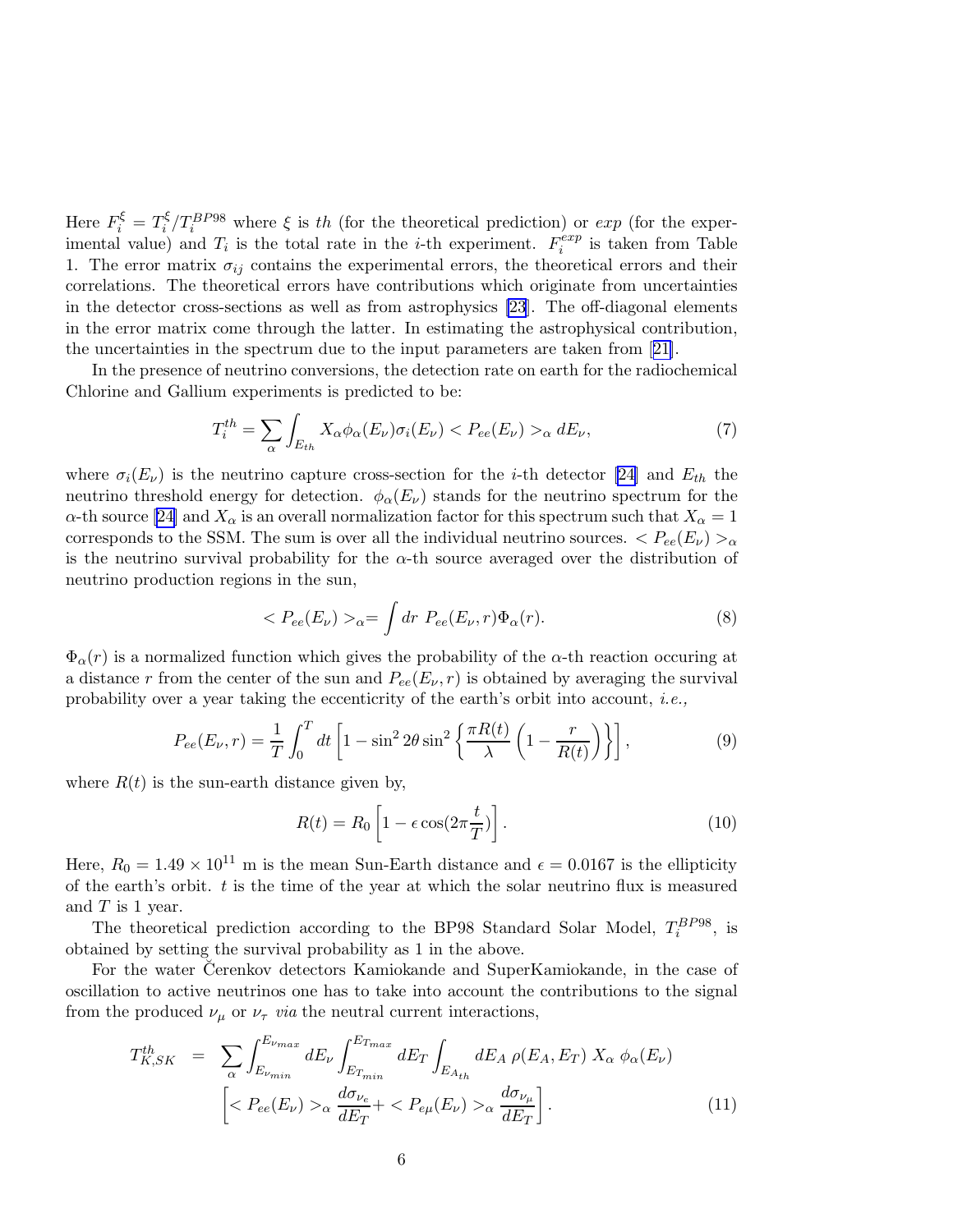The second term in the bracket is absent if oscillation to sterile neutrinos is under consideration.  $E_T$  and  $E_A$  denote the true and apparent electron energies respectively.  $E_{T_{min}}$  and  $E_{T_{max}}$  are determined by kinematics.  $\rho(E_A, E_T)$  is the energy resolution function for which we use the expression given in [\[25](#page-17-0)].  $E_{A_{th}}$  is 7.5 (5.5) MeV for the calculation of the total rate at Kamiokande (SuperKamiokande). The differential cross-section for the production of an electron with true relativistic energy  $E_T$ ,  $\frac{d\sigma}{dE}$  $\frac{d\sigma}{dE_T}$ , is obtained from standard electroweak theory.

Now we discuss the results obtained from a  $\chi^2$  minimization analysis of the data within the VEP picture. For these fits we have set  $X_{\alpha} = 1$  for all  $\alpha$ ; *i.e.*, we take the normalizations of the solar spectra at their SSM values. The best-fit parameters,  $\chi^2_{min}/(\text{degree of freedom})$ , and the goodness of fit values are presented in Table 2. Both possibilities of oscillation of the  $\nu_e$  to an active or a sterile neutrino have been considered. To gauge the impact of the different experiments on the best-fit values of the VEP parameters, we have first fitted all the five data given in Table 1. We have then repeated the procedure excluding the Chlorine or the Kamiokande results. We also examine the effect of using the average of the result of the two Gallium measurements  $(0.57 \pm 0.054)$  rather than the two individual ones. It is seen from Table 2 that in the different alternatives the best-fit values of the parameters are all rather close excepting for the case where the Chlorine result is excluded from the analysis. The fit improves significantly in the latter case; but even here the goodness of fit for active (sterile) neutrinos is still just 36% (58.5%). It is seen that maximal mixing is preferred and the VEP oscillation length is (see Eq. [\(5\)](#page-4-0))  $\sim 3.4 \times 10^{11}$  m, comparable with the earth-sun distance. This is reminiscent of the mass-mixing vacuum oscillation solution to the solar neutrino problem.

| Neutrino | Set            | Fitted                      | $\sin^2 2\theta$ | $\Delta F$   | $\overline{\chi^2_{min}}$ d.o.f | g.o.f  |
|----------|----------------|-----------------------------|------------------|--------------|---------------------------------|--------|
| Type     |                | Experiments                 |                  | $(10^{-24})$ |                                 | $(\%)$ |
|          | 1a             | Cl, Gallex, SAGE, K, SK     | 1.0              | 1.80         | 4.54/3                          | 20.84  |
|          | 1b             | Gallex, SAGE, K, SK         | 0.85             | 4.57         | 2.04/2                          | 36.05  |
| Active   | 1c             | Cl, Gallex, SAGE, SK        | 1.0              | 1.80         | 3.50/2                          | 17.41  |
|          | 1d             | $Cl, (Ga)_{av}, K, SK$      | 1.0              | 1.80         | 3.72/2                          | 15.59  |
|          | 1e             | Cl, (Ga) <sub>av</sub> , SK | 1.0              | 1.80         | 2.67/1                          | 10.20  |
|          | 2a             | Cl, Gallex, SAGE, K, SK     | 1.0              | 1.84         | 5.89/3                          | 11.73  |
| Sterile  | 2 <sub>b</sub> | Gallex, SAGE, K, SK         | 0.84             | 4.53         | 1.07/2                          | 58.51  |
|          | 2c             | Cl, Gallex, SAGE, SK        | 1.0              | 1.84         | 4.58/2                          | 10.12  |
|          | 2d             | Cl, $(Ga)_{av}$ , K, SK     | 1.0              | 1.84         | 5.08/2                          | 7.91   |
|          | 2e             | $Cl, (Ga)_{av}, SK$         | 1.0              | 1.84         | 3.77/1                          | 5.23   |

Table 2: The best-fit values of the parameters,  $\sin^2 2\theta$ ,  $\Delta F$ ,  $\chi^2_{min}$ , and the g.o.f. for fits to the total rates of the different experiments.

As is seen from Table 2, the goodness of fits are rather poor for all the above cases. In order to trace the origin of this result, we present in Table 3 the total rates for the different experiments obtained using the best-fit values of the VEP parameters presented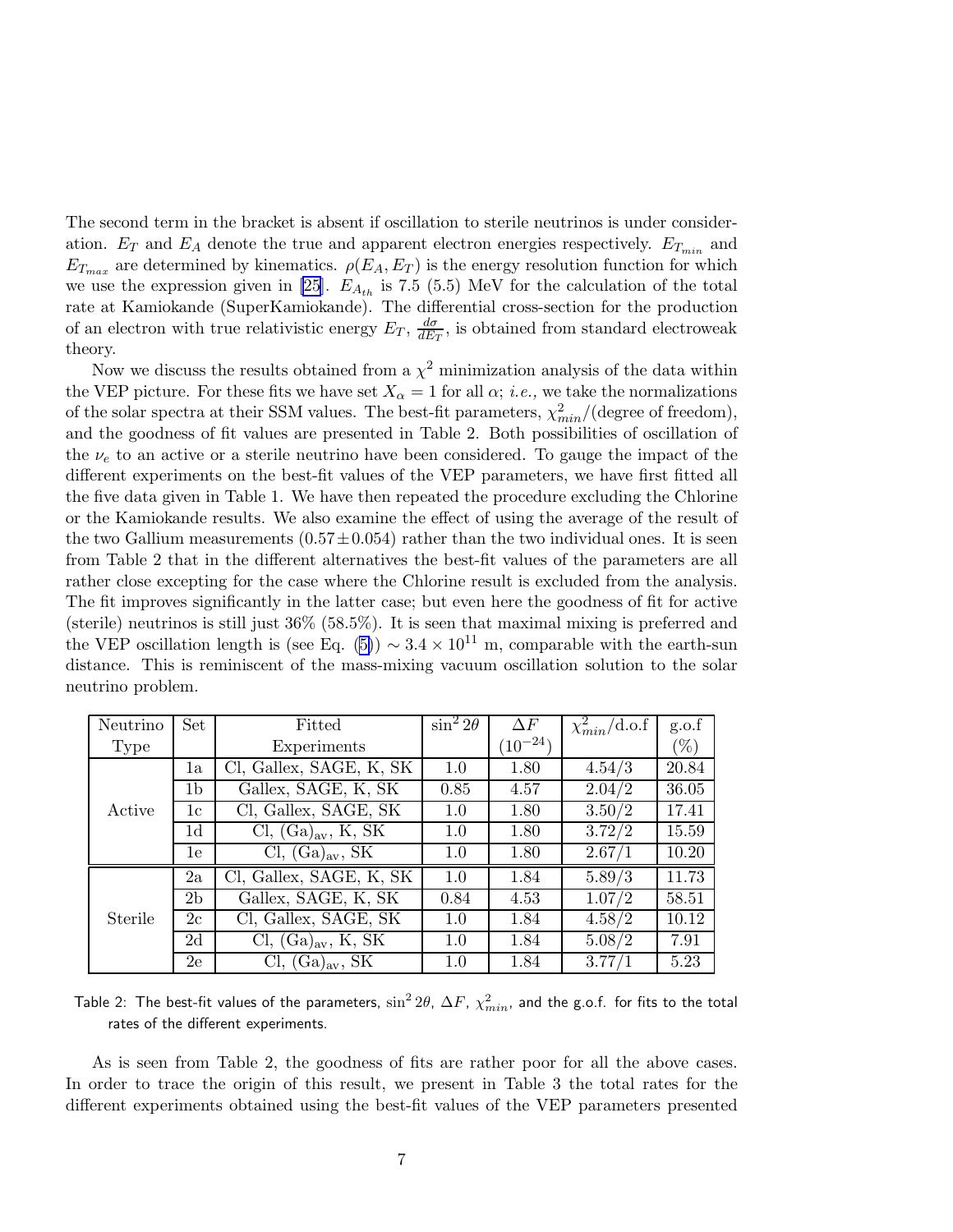in Table 2. These should be compared with the experimental data in Table 1. Several points are noteworthy. The rates for the different experiments are not sensitive to the small changes in the input VEP parameters; the numbers for the Gallium experiments and Kamiokande are always within  $1\sigma$  of the experimental value but for Chlorine the deviation is  $3\sigma$ . The fit to SuperKamiokande is always bad  $(8\sigma)$  irrespective of which experiments are excluded from the analysis excepting for the singular case where the Chlorine rate is left out when a  $2\sigma$  fit is obtained. This is a reflection of the very precise nature of the present SK data and the inability of the VEP mechanism to simultaneously reproduce the varying degrees of suppression seen in experiments with different energy thresholds. In particular, the Chlorine result is seen to be especially problematic in this respect. It can be surmised from the Chlorine-excluded analyses – Table 3 (sets 1b, 2b) – that a simultaneous good fit to all data would be obtained if the suppression in the Chlorine experiment had been less than that in the Gallium experiments (lower threshold) as well as in the water Čerenkov ones (higher threshold), indicating that for these fit-values of the VEP parameters the <sup>7</sup>Be neutrinos are less suppressed than the other solar neutrinos.

| Neutrino | Set            | Fitted                               | C <sub>1</sub> | Ga    | Κ        | <b>SK</b> |
|----------|----------------|--------------------------------------|----------------|-------|----------|-----------|
| Type     |                | Experiments                          |                |       |          |           |
|          | 1a             | Cl, Gallex, SAGE, K, SK              | 0.436          | 0.572 | 0.600    | 0.600     |
|          | 1 <sub>b</sub> | Gallex, SAGE, K, SK                  | $0.655*$       | 0.549 | 0.508    | 0.497     |
| Active   | 1c             | Cl, Gallex, SAGE, SK                 | 0.436          | 0.572 | $0.600*$ | 0.600     |
|          | 1 <sub>d</sub> | Cl, $(Ga)_{av}$ , K, SK              | 0.436          | 0.574 | 0.600    | 0.600     |
|          | 1e             | Cl, $(Ga)_{av}$ , SK                 | 0.436          | 0.574 | $0.600*$ | 0.600     |
|          | 2a             | Cl, Gallex, SAGE, K, SK              | 0.435          | 0.565 | 0.525    | 0.525     |
| Sterile  | 2 <sub>b</sub> | Gallex, SAGE, K, SK                  | $0.657*$       | 0.555 | 0.512    | 0.468     |
|          | 2c             | Cl, Gallex, SAGE, SK                 | 0.435          | 0.565 | $0.525*$ | 0.525     |
|          | 2d             | Cl, $(Ga)_{av}$ , K, $\overline{SK}$ | 0.435          | 0.565 | 0.525    | 0.525     |
|          | 2e             | $(Ga)_{av}$ , SK                     | 0.435          | 0.565 | $0.525*$ | 0.525     |

Table 3: The total rate predictions for the different experiments obtained by using the best-fit values of the VEP parameters presented in Table 2. Predictions for experiments not included in the fit are marked with an asterisk.

We show in Fig. 1, the allowed region for the parameters  $\sin^2 2\theta$  and  $\Delta F$  at 90% C.L. for the (1a) active and (1b) sterile cases obtained by fitting the total rates of all five experiments, i.e., Chlorine, Gallex, SAGE, Kamiokande, and SuperKamiokande. The confidence level has been fixed with respect to the global minimum. The best fit points have been indicated. It is seen from Fig. 1 that the nature of the allowed regions for the active and sterile cases are roughly similar, an observation made by Gago et al. [[19\]](#page-16-0). The sterile alternative is more restrictive.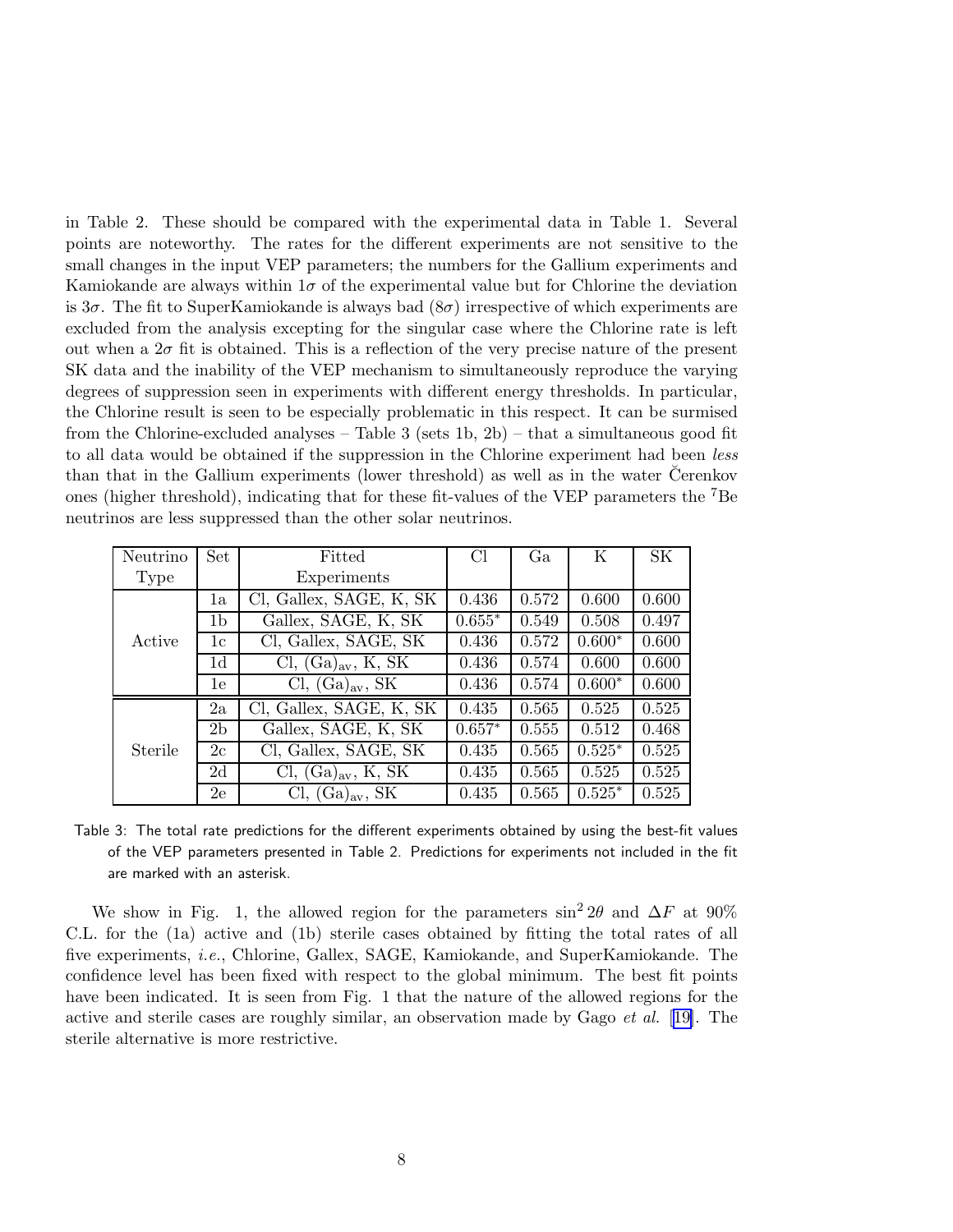# IV SuperKamiokande Recoil electron energy spectrum and VEP

We now turn to a fit to the recoil electron energy spectrum as seen at SuperKamiokande. We use the 1117-day data for this analysis. The SK results have been presented in the form of number of events in 17 electron recoil energy bins of width 0.5 MeV in the range 5.5 MeV to 14 MeV and an 18th bin which covers the events in the range 14 to 20 MeV[[1](#page-15-0), [26\]](#page-17-0).

With the SuperKamiokande threshold in the 5 MeV range, only the  ${}^{8}B$  and *hep* solar neutrinos contribute to the signal. In addition to the SSM, for this analysis we have examined models in which the normalizations of both the  ${}^{8}B$  and *hep* neutrino flux ( $X_B$  and  $X_h$ , respectively – normalized to unity for the SSM) are allowed to vary arbitrarily. In this case,  $\chi^2$  is defined as

$$
\chi^2 = \sum_{i,j=1,18} \left( R_i^{th} - R_i^{exp} \right) (\sigma_{ij}^{-2})_{sp} \left( R_j^{th} - R_j^{exp} \right). \tag{12}
$$

 $R_i^{\xi} = S_i^{\xi}$  $\frac{\xi}{i}$  /  $S_i^{BPS8}$  with  $\xi$  being th or exp as before and  $S_i$  standing for the number of events inthe  $i$ -th energy bin. The theoretical prediction is given by eq. ([11](#page-5-0)) but the integration over the apparent (*i.e.*, measured) energy will now be over each bin. The error matrix  $\sigma_{ij}$ used by us is [\[7\]](#page-16-0)

$$
(\sigma_{ij}^2)_{sp} = \delta_{ij}(\sigma_{i,stat}^2 + \sigma_{i,uncorr}^2) + \sigma_{i,exp}\sigma_{j,exp} + \sigma_{i,cal}\sigma_{j,cal},
$$
\n(13)

where we have included the statistical error, the uncorrelated systematic errors and the energy-bin-correlated experimental errors [\[27](#page-17-0)] as well as those from the calculation of the shapeof the expected spectrum [[28](#page-17-0)]. Since we allow the normalizations of the  ${}^{8}B$  and hep fluxes to vary, we do not include their astrophysical uncertainties separately. The results are presented in Table 4.

| Neutrino | Set             | $\sin^2 2\theta$ | $\Delta F$           | $X_B$   | $X_h$            | $\chi^2_{min}/\text{d.o.f.}$     | g.o.f  |
|----------|-----------------|------------------|----------------------|---------|------------------|----------------------------------|--------|
| Type     |                 |                  | $(10^{-24})$         |         |                  |                                  | $(\%)$ |
|          | 3a              | 1.0              | $1.97 \times 10^{2}$ | 0.79    | 15.07            | 8.83/14                          | 84.2   |
|          | 3 <sub>b</sub>  | 0.38             | 0.22                 | 0.65    | 1.0              | 10.04/15                         | 81.7   |
|          |                 |                  |                      |         | $(\text{fixed})$ |                                  |        |
| Active   | 3c              | 0.69             | 0.23                 | 1.0     | $-2.20$          | $11.\overline{59}/\overline{15}$ | 70.97  |
|          |                 |                  |                      | (fixed) |                  |                                  |        |
|          | $\overline{3d}$ | 0.68             | 0.23                 | 1.0     | 1.0              | 11.66/16                         | 76.7   |
|          |                 |                  |                      | (fixed) | $(\text{fixed})$ |                                  |        |
|          | 4a              | 1.0              | 39.33                | 1.03    | 11.52            | 8.78/14                          | 84.48  |
|          | 4 <sub>b</sub>  | 0.34             | 0.22                 | 0.67    | 1.0              | 10.01/15                         | 81.9   |
|          |                 |                  |                      |         | $(\text{fixed})$ |                                  |        |
| Sterile  | 4c              | 0.98             | 39.33                | 1.0     | 11.94            | 8.81/15                          | 88.71  |
|          |                 |                  |                      | (fixed) |                  |                                  |        |
|          | 4d              | 0.58             | 0.23                 | 1.0     | 1.0              | 11.34/16                         | 78.8   |
|          |                 |                  |                      | (fixed) | $(\text{fixed})$ |                                  |        |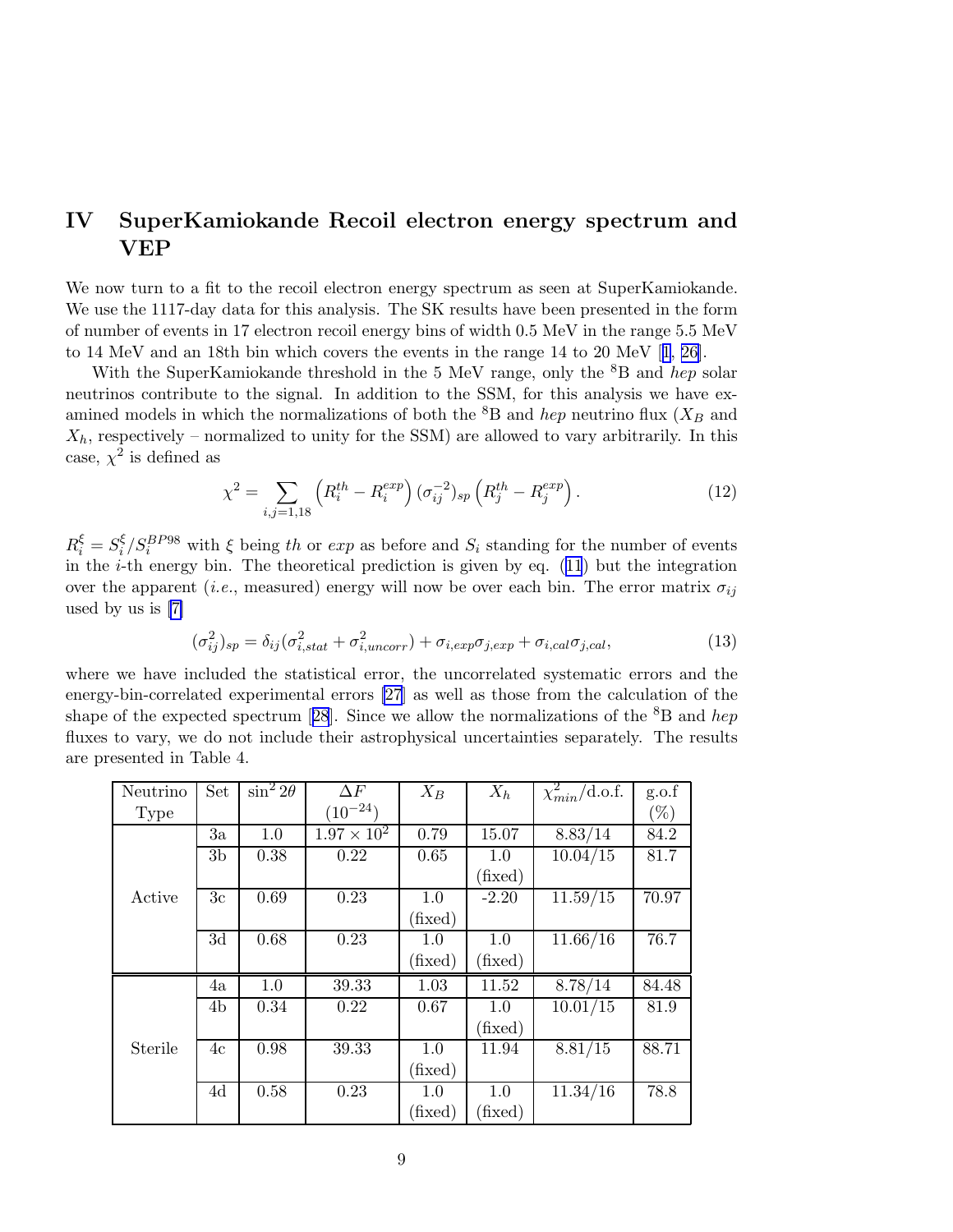Table 4: The best-fit values of the parameters,  $\sin^2 2\theta$ ,  $\Delta F$ ,  $X_B$ ,  $X_h$ ,  $\chi^2_{min}$ , and the g.o.f. for fits to the scattered electron spectrum at SK.

The large values of  $X_h$  obtained from the fits with the best g.o.f. (3a and 4b) indicate that an increased number of high energy hep neutrinos yields a better fit to the highest energy bin of the spectrum observed at SK. It may be noteworthy that a rise in the observed electron energy spectrum at the high energy end seen in the earlier 825-day data has become less prominent in the latest 1117-day sample. A further softening will bring  $X_h$  closer to the SSM prediction<sup>5</sup>.

| Neutrino | Set            | $\sin^2 2\theta$ | $\Delta F$      | $X_B$   | $X_h$   | Cl    | Ga    | Κ     | <b>SK</b> |
|----------|----------------|------------------|-----------------|---------|---------|-------|-------|-------|-----------|
| Type     |                |                  | $(10^{-24})$    |         |         |       |       |       |           |
|          | 3a             | 1.0              | 1.97            | 0.79    | 15.07   | 0.412 | 0.463 | 0.471 | 0.466     |
|          |                |                  | $\times 10^{2}$ |         |         |       |       |       |           |
|          | 3 <sub>b</sub> | 0.38             | 0.22            | 0.65    | 1.0     | 0.585 | 0.947 | 0.481 | 0.488     |
|          |                |                  |                 |         | (fixed) |       |       |       |           |
| Active   | 3 <sub>c</sub> | 0.69             | 0.23            | 1.0     | $-2.20$ | 0.560 | 0.944 | 0.497 | 0.503     |
|          |                |                  |                 | (fixed) |         |       |       |       |           |
|          | 3d             | 0.68             | 0.23            | 1.0     | 1.0     | 0.562 | 0.944 | 0.507 | 0.513     |
|          |                |                  |                 | (fixed) | (fixed) |       |       |       |           |
|          | 4a             | 1.0              | 39.33           | 1.03    | 11.52   | 0.562 | 0.538 | 0.479 | 0.477     |
|          | 4b             | 0.34             | 0.22            | 0.67    | 1.0     | 0.612 | 0.951 | 0.485 | 0.492     |
|          |                |                  |                 |         | (fixed) |       |       |       |           |
| Sterile  | 4c             | 0.98             | 39.33           | 1.0     | 11.94   | 0.563 | 0.548 | 0.477 | 0.476     |
|          |                |                  |                 | (fixed) |         |       |       |       |           |
|          | 4d             | 0.58             | 0.23            | 1.0     | 1.0     | 0.630 | 0.953 | 0.507 | 0.509     |
|          |                |                  |                 | (fixed) | (fixed) |       |       |       |           |

Table 5: The calculated values of the rates for the different experiments using the best-fit values of the parameters,  $\sin^2 2\theta$ ,  $\Delta F$ ,  $X_B$ , and  $X_h$ , from fits to the scattered electron spectrum at SK.

It may be of interest to check how the best-fit values of the VEP parameters fare when confronted with the total rates data. For this purpose, we use the four sets of best-fit values of parameters from Table 4 and use them to compute the total rates from the different experiments. These results are shown in Table 5. The latter may be compared to the values obtained using fits to the total rates themselves (see Table 3). Using Table 1, it is seen that the predicted rate for SK is in rather close agreement with the measured value, as is to be expected, but for the Chlorine and Gallium experiments the deviations are very large. Notice, in particular, that in several cases only a very tiny suppression is obtained for the Gallium experiments, though for the fits to the spectrum with the best g.o.f. – fits 3a and 4c (see Table 4) – this is not the case. This underscores a basic incompatibility, within the VEP picture, of the results from the different experiments.

<sup>&</sup>lt;sup>5</sup>See the remarks on fits to the SK separate day and night spectra measurements in section VII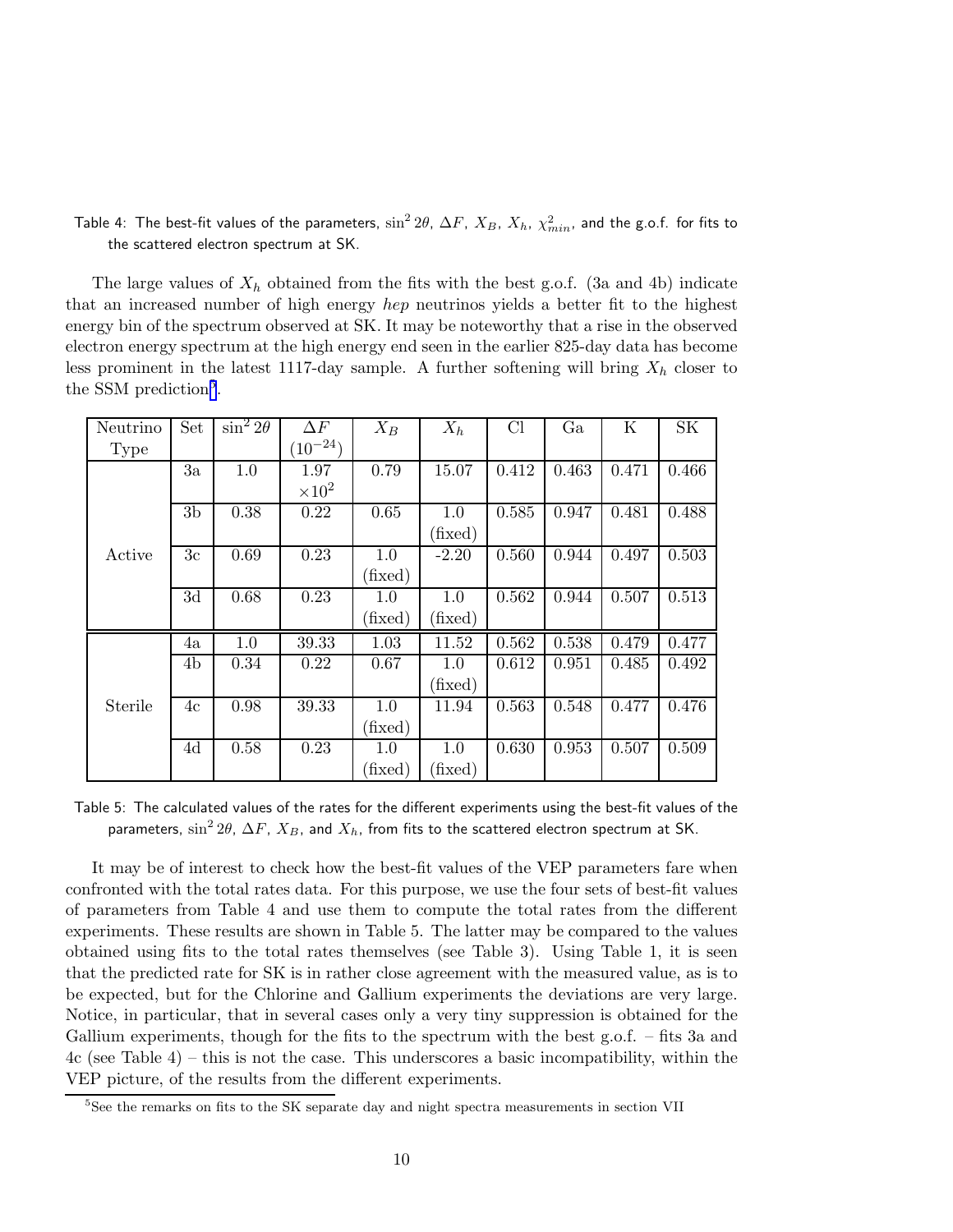In Fig. 2 we show the 90% C.L. allowed region in the  $\sin^2 2\theta - \Delta F$  plane obtained by fitting the scattered electron spectrum for the  $X_B = X_h = 1$  case (area enclosed by the solid lines). The best-fit point is marked with a dark dot. Also shown is the 90% C.L. disallowed region when  $X_B$  is permitted to float arbitrarily but keeping  $X_h$  fixed at unity (area enclosed by the broken lines). The best-fit point in this case has been indicated by a  $\times$  sign. Both (a) active and (b) sterile neutrino alternatives have been displayed.

# V Combined analysis of rates and spectrum in the VEP scenario

In the previous sections we have examined the solar neutrino total rates and the SK scattered electron energy spectrum within the VEP oscillation framework. For the latter, we found a good fit using SSM input parameters and even better ones when the absolute normalizations of the  ${}^{8}B$  and/or *hep* fluxes are allowed to vary (see Table 4). The rates fit, on the other hand, was not satisfactory and improved somewhat if the results from the Chlorine experiment was left out from the  $\chi^2$  analysis. In this section we make a combined fit to the rates and spectrum data.

For the combined analysis of rate and spectrum, we take the rate measurements from the Chlorine experiment, the average of the Gallex and SAGE results, and the SK 1117-day rate data. To obtain the  $\chi^2$  corresponding to any value of the input parameters, separate values of  $\chi^2$  calculated for the total rates and the spectrum data are added and then the total is minimized. The best-fit values for VEP oscillations to active and sterile neutrinos are given in Table 6. The number of degrees of freedom for this case is  $(18+3-4)=17$ . Notice that good fits (cases 5a and 6a) can be obtained only when both  $X_B$  and  $X_h$  are allowed to assume values different from their SSM requirements.

| Neutrino | Set            | $\sin^2 2\theta$ | $\Delta F$   | $X_B$   | $X_h$   | $\chi^2_{min}/\text{d.o.f.}$ | g.o.f                 |
|----------|----------------|------------------|--------------|---------|---------|------------------------------|-----------------------|
| Type     |                |                  | $(10^{-24})$ |         |         |                              | $(\%)$                |
|          | 5a             | 1.0              | 1.72         | 0.79    | 23.69   | 11.51/17                     | 82.87                 |
|          | 5 <sub>b</sub> | 1.0              | 1.68         | 0.79    | 1.0     | 12.96/18                     | 79.38                 |
|          |                |                  |              |         | (fixed) |                              |                       |
| Active   | 5c             | 1.0              | 19.26        | 1.0     | 33.57   | 50.79/15                     | $8.9 \times 10^{-4}$  |
|          |                |                  |              | (fixed) |         |                              |                       |
|          | 5d             | $1.0\,$          | 18.75        | 1.0     | 1.0     | 70.44/16                     | $8.37 \times 10^{-7}$ |
|          |                |                  |              | (fixed) | (fixed) |                              |                       |
|          | 6a             | 1.0              | 1.77         | 0.91    | 34.55   | 14.04/17                     | 66.45                 |
|          | 6 <sub>b</sub> | 1.0              | 1.86         | 0.91    | 1.0     | 16.28/18                     | 57.28                 |
|          |                |                  |              |         | (fixed) |                              |                       |
| Sterile  | 6c             | 1.0              | 1.86         | 1.0     | 36.87   | 26.90/15                     | 2.95                  |
|          |                |                  |              | (fixed) |         |                              |                       |
|          | 6d             | 1.0              | 1.89         | 1.0     | 1.0     | 29.84/16                     | 1.88                  |
|          |                |                  |              | (fixed) | (fixed) |                              |                       |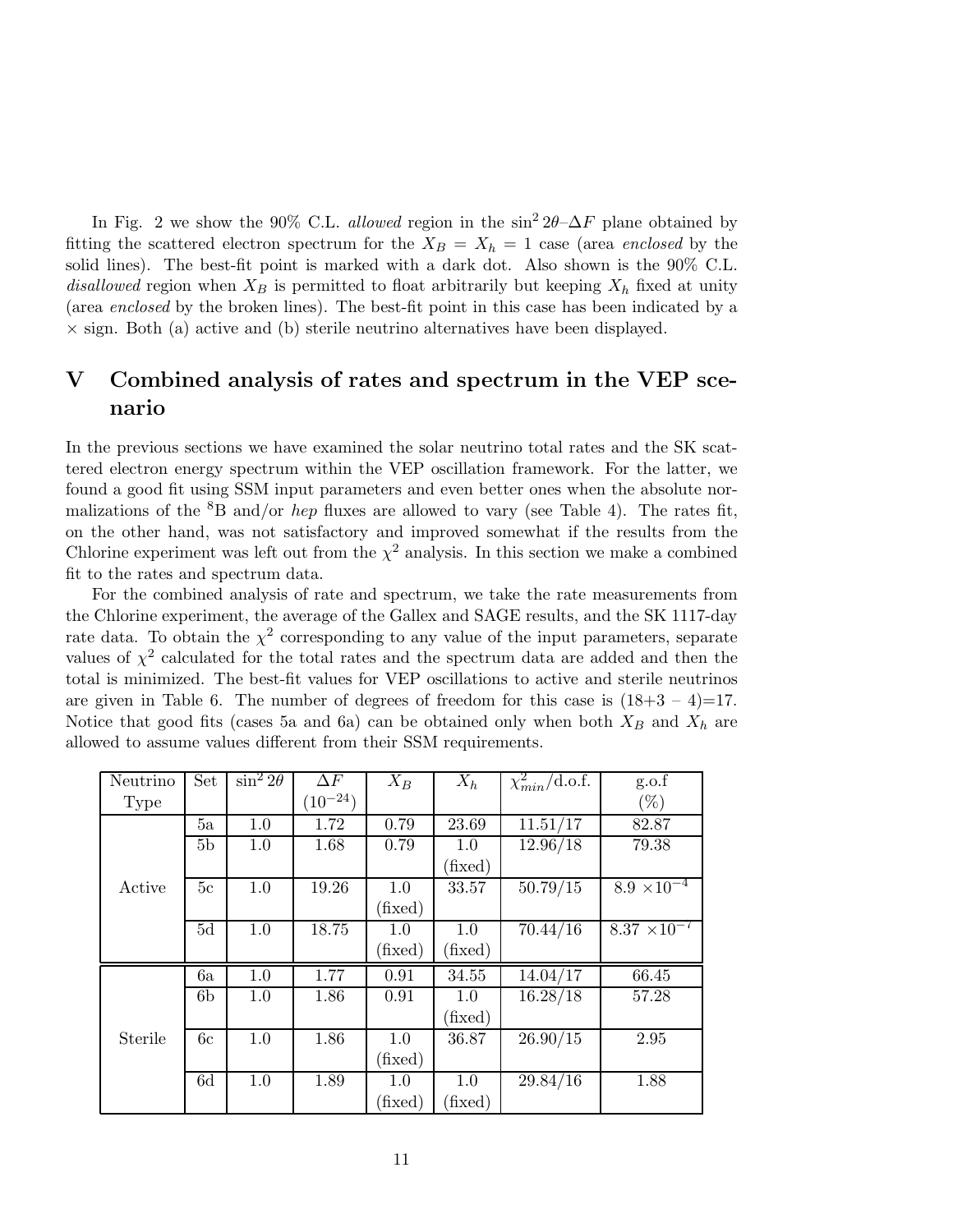<span id="page-11-0"></span>Table 6: The best-fit values of the parameters,  $\sin^2 2\theta$ ,  $\Delta F$ ,  $X_B$ ,  $X_h$ ,  $\chi^2_{min}$ , and the g.o.f. for fits to the total rates as well as the scattered electron spectrum at SK.

In exhibiting the 90% C.L. allowed regions in parameter space from this combined fit, we present only the results for the  $X_h = 1, X_B$  arbitrary case. As already noted, if the SSM normalization for the <sup>8</sup>B flux is used  $(X_B = 1)$  then the goodness-of-fits are poor. These cases are not pursued further. In Fig. 3 we present the 90% C.L. allowed regions in the  $\sin^2 2\theta$  -  $\Delta F$  plane from a combined analysis of total rates and spectrum. The best-fit points are marked by a  $\times$  sign. Both (a) active and (b) sterile neutrino alternatives have been considered. It is noteworthy that the allowed regions have a considerable overlap with that in Fig. 1 obtained from a fit to the total rates alone.

### VI Predictions for SNO

The analyses described in the previous sections yield sets of best-fit values for the parameters  $\sin^2 2\theta$ ,  $\Delta F$ ,  $X_B$  and  $X_h$ . In this section we examine what these best-fit values imply for the Sudbury Neutrino Observatory (SNO) experiment [\[29](#page-17-0)].

At SNO the neutrinos are detected by three processes, namely, (a) charge current (CC) break up of the deuteron, (b) electron scattering by the neutrino, and (c) neutral current (NC) break up of the deuteron.

$$
\nu_e + d \rightarrow p + p + e^- \qquad \text{(CC reaction)}, \tag{14}
$$

$$
\nu + e^- \rightarrow \nu + e^- \qquad \text{(scattering)}, \tag{15}
$$

$$
\nu + d \rightarrow \nu + p + n \qquad (NC \text{ reaction}). \tag{16}
$$

For the scattering (15) and NC (16) reactions,  $\nu$  stands for any active neutrino; it has to be borne in mind that for the  $\mu$  and  $\tau$  flavours only the Z exchange contribution is present for the former reaction while for the  $\nu_e$  there is an additional (dominant) piece from Wexchange. For the CC reaction and for scattering, the electrons are detected by the emitted Cerenkov radiation and hence their energy spectrum is directly measured as at SK. For the NC reaction, on the other hand, only calorimetric measurment is possible. At present, data is being taken for the first two processes.

For the scattered electrons, the formalism for theoretical prediction is similar to that for SK (see eq. [\(11](#page-5-0))) except for the fact that here in SNO, the detector fluid is 1K ton of  $D_2O$  instead of 32K ton of water in SK.

For the CC interactions, the theoretical predictions for the electron energy spectrum at SNO is given by

$$
T_{SNO}^{th} = \sum_{\alpha} \int_{E_{\nu_{min}}}^{E_{\nu_{max}}} dE_{\nu} \int dE_{T} \int_{E_{A_{th}}} dE_{A} \rho(E_{A}, E_{T}) X_{\alpha} \phi_{\alpha}(E_{\nu}) < P_{ee}(E_{\nu}) >_{\alpha} \sigma^{CC}.\tag{17}
$$

The charge current scattering cross-section at SNO,  $\sigma^{CC}$ , is found from Ref. [\[30\]](#page-17-0). In our calculations, we use the resolution function  $\rho(E_A, E_T)$  for SNO as given in [\[25\]](#page-17-0). We have set  $E_{A_{th}}$  to 5.0 MeV.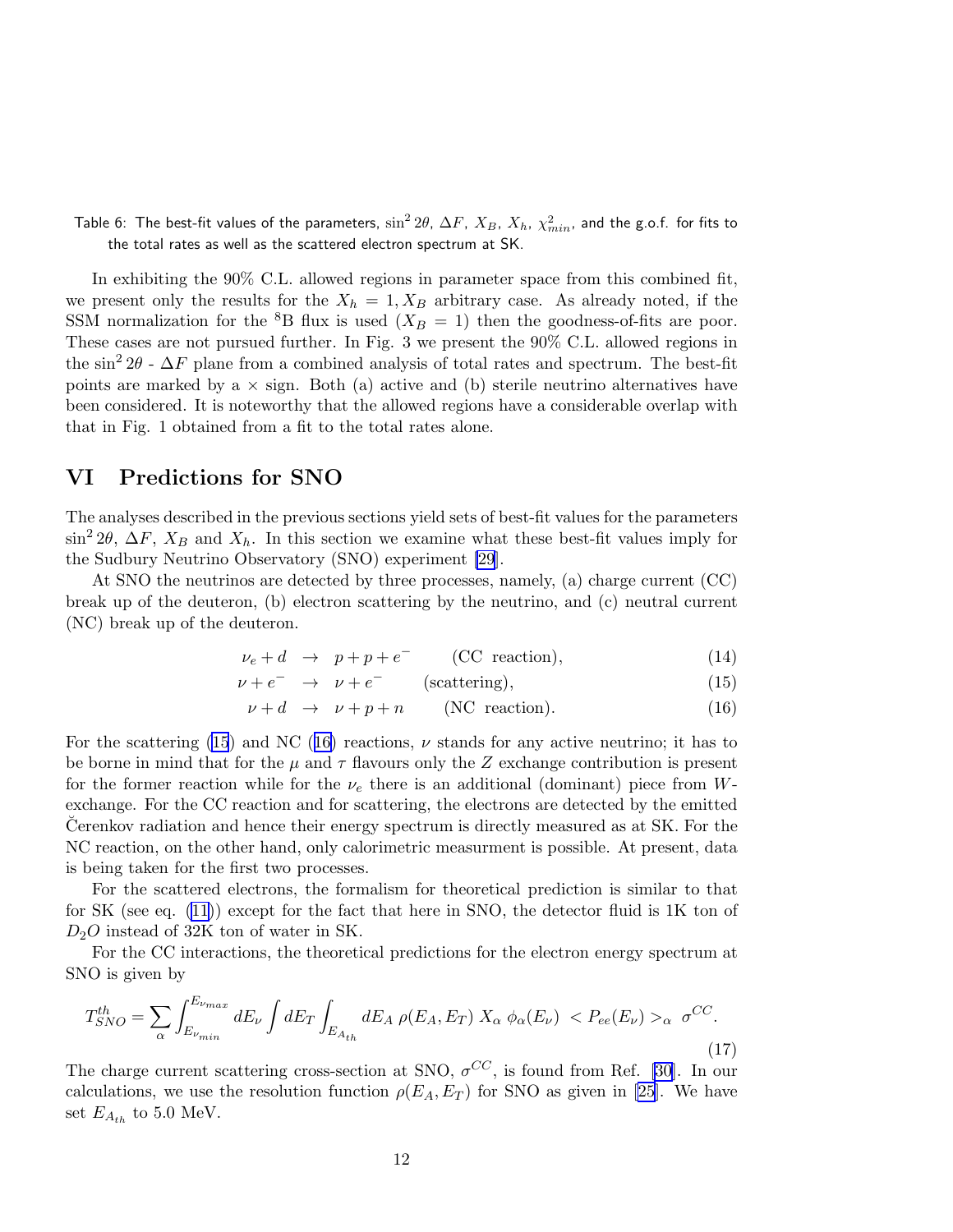In Fig. 4 we show the signal expected at SNO due to (a)  $\nu - e$  scattering and (b) the CC reaction if the VEP oscillation is operative. We choose two typical cases for the VEP parameters: (i) the best-fit values obtained from the fit to the spectrum using the SSM inputs  $(X_B = X_h = 1)$ , and (ii) the best-fit parameters from the combined rate and spectrum fit when both  $X_B$  and  $X_h$  are allowed to vary. The SSM expectation in the absence of VEP transitions is also shown.

Figs  $5(a)$  and  $5(b)$  are similar to Figs.  $4(a)$  and  $4(b)$  excepting that we present the expectations at SNO normalized by the SSM predictions. This form may be of more convenience for comparison with the experimental results.

SNO will subsequently also detect neutrinos *via* the NC reaction [\(16\)](#page-11-0). Since all active neutrinos register in the NC reaction with the same strength, this reaction provides a means to distinguish oscillations to active neutrinos from those to sterile ones. The ratio of the NC and CC rates,  $R_{NC}$  and  $R_{CC}$ , is somewhat less sensitive to theoretical uncertainties than the rates themselves. Therefore, for the purpose of illustration, we present in Table 7 the values for the ratios

$$
R_{SNO} = \frac{R_{NC}}{R_{CC}},
$$
  
\n
$$
S_{SNO} = R_{SNO}/R_{SNO}^{BP98} = \frac{R_{NC}/R_{NC}^{BP98}}{R_{CC}/R_{CC}^{BP98}}.
$$
\n(18)

For the NC cross-sections we use Ref. [\[30](#page-17-0)]. Results are presented for the best-fit values of the parameters obtained from the total rates, the SK scattered electron spectrum, and the combined rates and spectrum data presented in Tables 2, 4, and 6.

It is seen from Table 7 that the variables  $R_{SNO}$  and  $S_{SNO}$  are particularly effective in distinguishing VEP oscillations to active neutrinos from those to a sterile neutrino. For active neutrinos  $R_{SNO}$  ( $S_{SNO}$ ) varies between 0.44 – 0.74 (1.15 – 1.92) while the corresponding range for sterile neutrinos is  $0.29 - 0.30 (0.77 - 0.79)$ .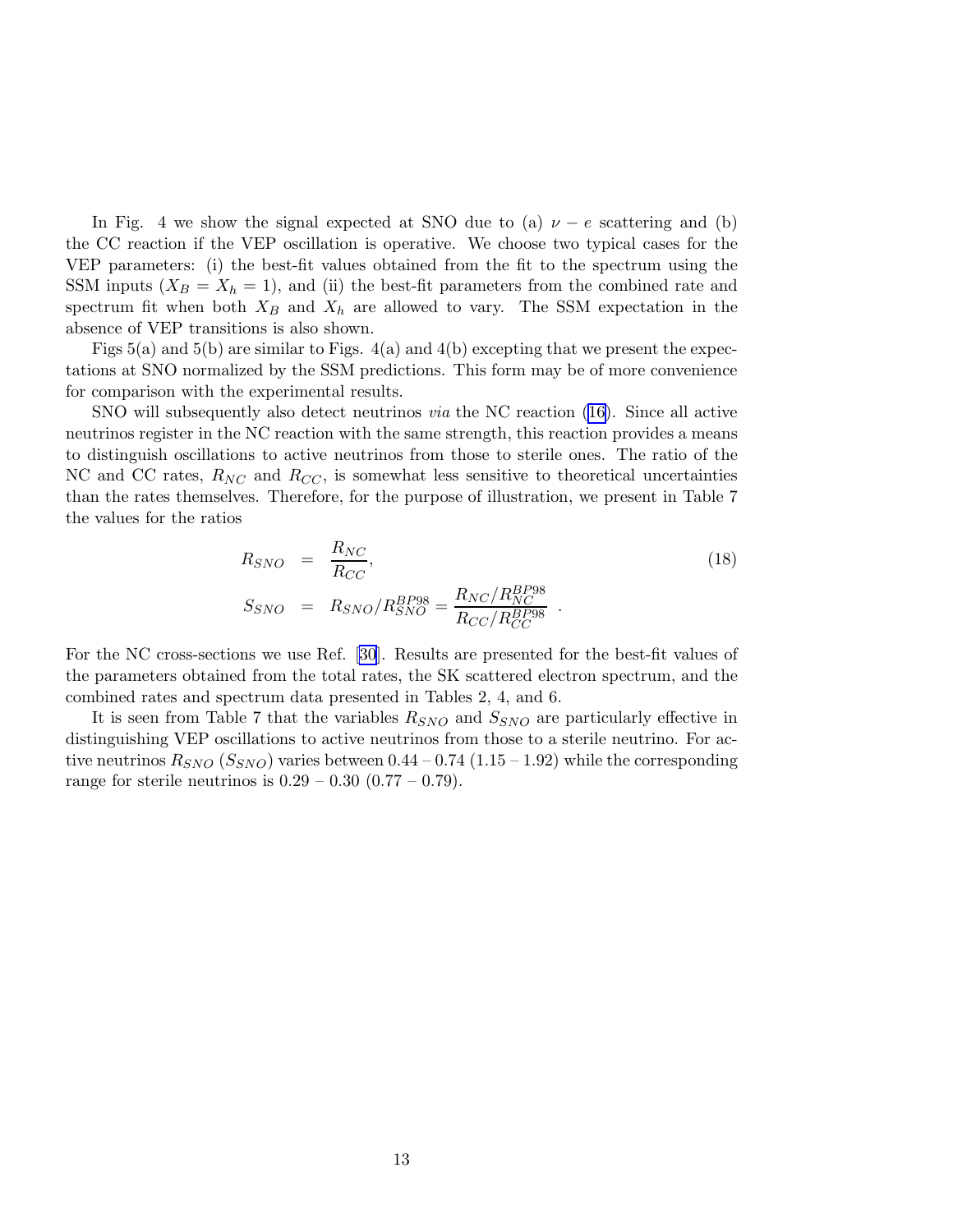| Neutrino    | Set            | $\sin^2 2\theta$ | $\Delta F$           | $X_B$   | $X_h$    | $R_{SNO}$          | $S_{SNO}$ |
|-------------|----------------|------------------|----------------------|---------|----------|--------------------|-----------|
| <b>Type</b> |                |                  | $(10^{-24})$         |         |          |                    |           |
|             | 1a,c,d,e       | 1.0              | 1.80                 | $1.0\,$ | $1.00\,$ | 0.610              | 1.57      |
|             | 1 <sub>b</sub> | 0.85             | 4.57                 | 1.0     | 1.00     | 0.740              | 1.92      |
|             | 3a             | 1.0              | $1.97 \times 10^{2}$ | 0.79    | 15.07    | 0.581              | 1.50      |
|             | 3 <sub>b</sub> | 0.38             | 0.22                 | 0.65    | 1.0      | 0.443              | 1.15      |
| Active      |                |                  |                      |         | (fixed)  |                    |           |
|             | 3c             | 0.69             | $\overline{0.23}$    | 1.0     | $-2.20$  | 0.724              | 1.87      |
|             |                |                  |                      | (fixed) |          |                    |           |
|             | 3d             | 0.68             | 0.23                 | 1.0     | 1.0      | 0.712              | 1.89      |
|             |                |                  |                      | (fixed) | (fixed)  |                    |           |
|             | 5a             | 1.0              | 1.72                 | 0.79    | 23.69    | 0.583              | 1.51      |
|             | 2a,c,d,e       | 1.0              | 1.84                 | 1.0     | 1.00     | 0.305              | 0.789     |
|             | 2 <sub>b</sub> | 0.84             | 4.53                 | 1.0     | 1.00     | 0.303              | 0.784     |
|             | 4a             | 1.0              | 39.33                | 1.03    | 11.52    | $0.300\,$          | 0.776     |
|             | 4 <sub>b</sub> | 0.34             | 0.22                 | 0.67    | 1.0      | 0.299              | 0.774     |
| Sterile     |                |                  |                      |         | (fixed)  |                    |           |
|             | 4c             | 0.98             | 39.33                | $1.0\,$ | 11.94    | $\overline{0.299}$ | 0.775     |
|             |                |                  |                      | (fixed) |          |                    |           |
|             | 4d             | 0.58             | 0.23                 | 1.0     | 1.0      | 0.302              | 0.781     |
|             |                |                  |                      | (fixed) | (fixed)  |                    |           |
|             | 6a             | $1.0\,$          | 1.77                 | 0.91    | 34.55    | 0.302              | 0.781     |

Table 7: The ratio of the NC rate to the CC rate at SNO,  $R_{SNO}$ , and the same ratio normalized to the BP98 SSM,  $S_{SNO}$  for the best-fit values of the parameters,  $\sin^2 2\theta$ ,  $\Delta F$ ,  $X_B$ ,  $X_h$  obtained from fits to the total rates and the SK scattered electron spectrum. The sets 1 and 2 are from Table 2, 3 and 4 from Table 4, and 5 and 6 from Table 6.

# VII Discussions and Conclusions

In this work we have made a detailed examination of the viability of the VEP oscillation mechanism in the light of the solar neutrino data. The parameters in the VEP formalism are  $\Delta F$ , a measure of the violation of the weak equivalence principle, and  $\theta$ , the mixing angle relating the flavor basis of neutrinos to the gravitational basis. The data we have included in the analysis come from the radiochemical Chlorine experiment, the similar Galliumbased Gallex and SAGE collaborations, and the Čerenkov technique reliant Kamiokande and SuperKamiokande (1117-day data) facilities. We have found that good fits  $(\chi^2/\text{d.o.f.})$  $= 11.66/16$  for active neutrinos) can be obtained to the scattered electron energy spectrum seen at SK within the VEP mechanism using SSM inputs. The fits are even better in models in which the absolute normalizations of the  ${}^{8}B$  and/or *hep* fluxes are allowed to vary. The preferred oscillation wavelength is comparable to the earth-sun distance and is reminiscent of the mass-mixing vacuum oscillation solution. In contrast to the fit to the spectral data, the fit to the observed rates is poor but improves somewhat  $(\chi^2/d.o.f. = 2.04/2$  for active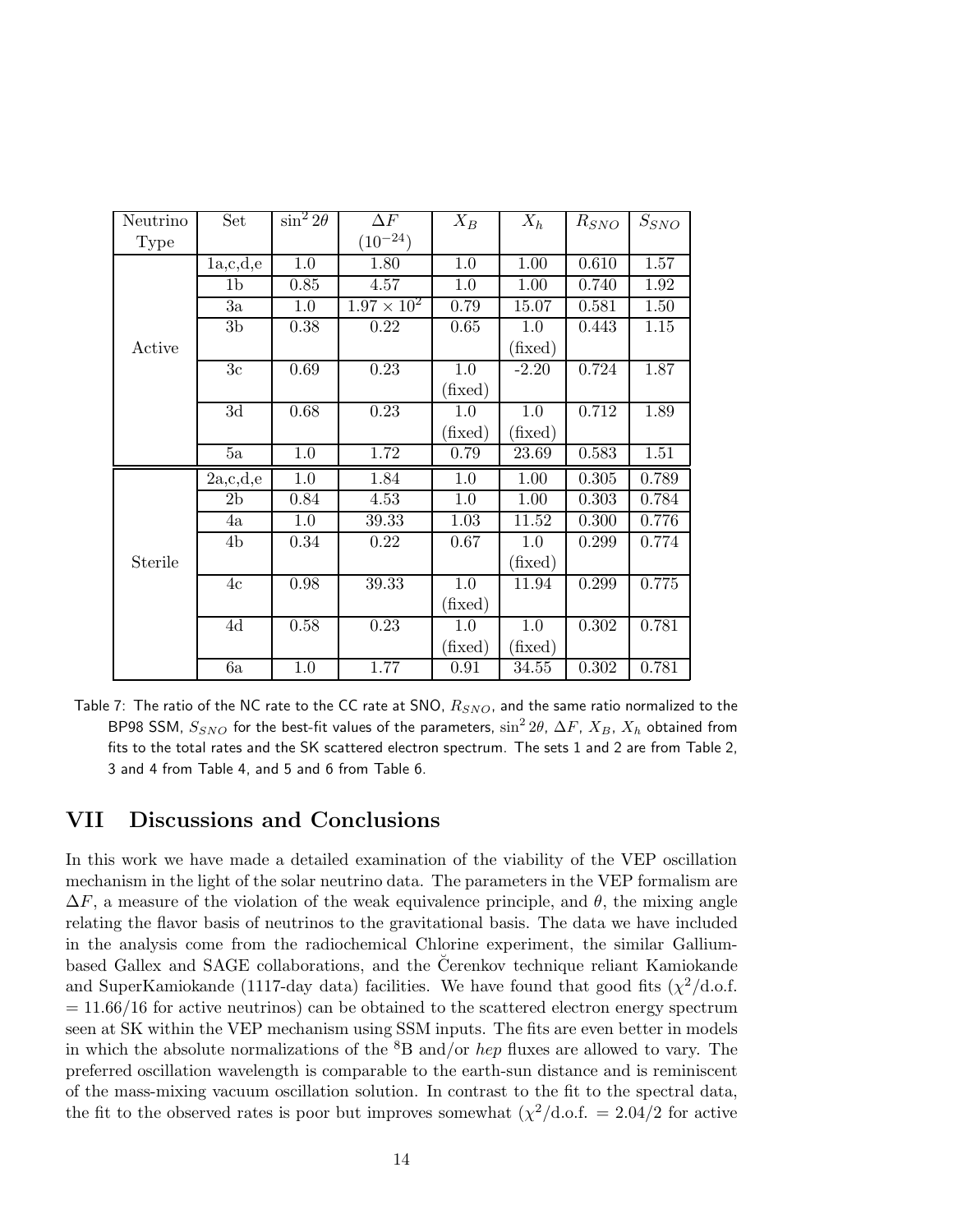neutrinos) if the Chlorine experiment is left out of the fit. A combined fit to the rates and spectrum has also been performed and it is found that within the SSM the goodness is not satisfactory. However, in a model in which the absolute normalizations of the <sup>8</sup>B and hep fluxes are allowed to vary, the fit is much improved  $(\chi^2/\text{d.o.f.} = 11.51/17$  for active neutrinos with  $X_B = 0.79$  and  $X_h = 23.69$ ). The best-fit values of  $\Delta F = 1.7 \times 10^{-24}$  and  $\sin^2 2\theta (= 1)$  are closer to those obtained from the fits to the rates alone. We find that the 90% C.L. allowed regions are broadly similar whether VEP transitions occur to active or sterile neutrinos.

It is of interest to compare the results that we have obtained with those of other recent analyses of the solar neutrino problem in the VEP picture [\[19](#page-16-0), [20\]](#page-17-0). For the fit to the total rates, our results agree almost exactly with those of[[20\]](#page-17-0) and are within 5% of those of [\[19\]](#page-16-0). The earlier analyses used the 825-day SK results and we must therefore conclude that the newer data do not make a significant impact on this fit. In contrast, for the fits to the SK recoil electron energy spectrum, our best-fit values of  $\Delta F$  and sin<sup>2</sup> 2θ are both somewhat smaller than those of [\[19](#page-16-0), [20](#page-17-0)]. We have checked that if we use the 825-day SK data there is better agreement. We attribute the difference to the reduction of the higher energy events in the newer data. For the combined fit to the rate and spectrum, we are in good agreement with[[19\]](#page-16-0); the goodness-of-fit has improved with the newer data.

During the passage of the neutrinos from their point of production to the solar surface, interactions with the ambient matter, responsible for the MSW effect, become important. Apart from a neutral current contribution which affects the masses of all active neutrino species identically (and is therefore irrelevant for this discussion), there is a contribution to the electron neutrino mass  $m_{MSW} \simeq \sqrt{2}G_F n_e(r)$ ,  $G_F$  being the Fermi coupling and  $n_e(r)$ the number density of electrons at a distance  $r$  from the center of the sun, due to charge current interactions. In the presence of VEP and this MSW contribution, the effective neutrino mass matrix in flavor space takes the form

$$
M = \frac{1}{2} \begin{vmatrix} E_{\nu} \Delta F \cos 2\theta - 2\sqrt{2} G_F n_e(r) & E_{\nu} \Delta F \sin 2\theta \\ E_{\nu} \Delta F \sin 2\theta E_{\nu} & -E_{\nu} \Delta F \cos 2\theta \end{vmatrix},
$$
(19)

where we have dropped an irrelevant part proportional to the identity matrix. The MSW contribution in (19) inside the sun turns out to be several orders of magnitude larger than the terms due to VEP that we have discussed in this work. Recall that we have assumed the neutrinos to be massless. For the maximal mixing case (*i.e.*,  $\sin 2\theta = 1$ ), which we have found for the best-fit solutions, there is no resonance effect and, in fact, till such time that the neutrino emerges from the sun, the MSW contribution controls the masses in (19). Inside the sun, the  $\nu_e$  is, therefore, a mass eigenstate to a very good approximation. The effect of VEP oscillations begins to manifest itself only from then onwards. For oscillation to a sterile neutrino, the neutral current contribution to the  $\nu_e$  mass also becomes relevant. It is of the same order as the charged current piece and the resultant effect in this case is much the same as that for the active neutrino alternative. There is a different region in the  $\sin^2 2\theta$ ,  $\Delta F$  parameter space (larger  $\Delta F$ , non-maximal mixing) where other solutions have beenfound with the MSW effect playing an important role  $[16, 18]$  $[16, 18]$  $[16, 18]$ <sup>6</sup>.

<sup>&</sup>lt;sup>6</sup>It has, however, been recently demonstrated that these solutions are inconsistent with the results from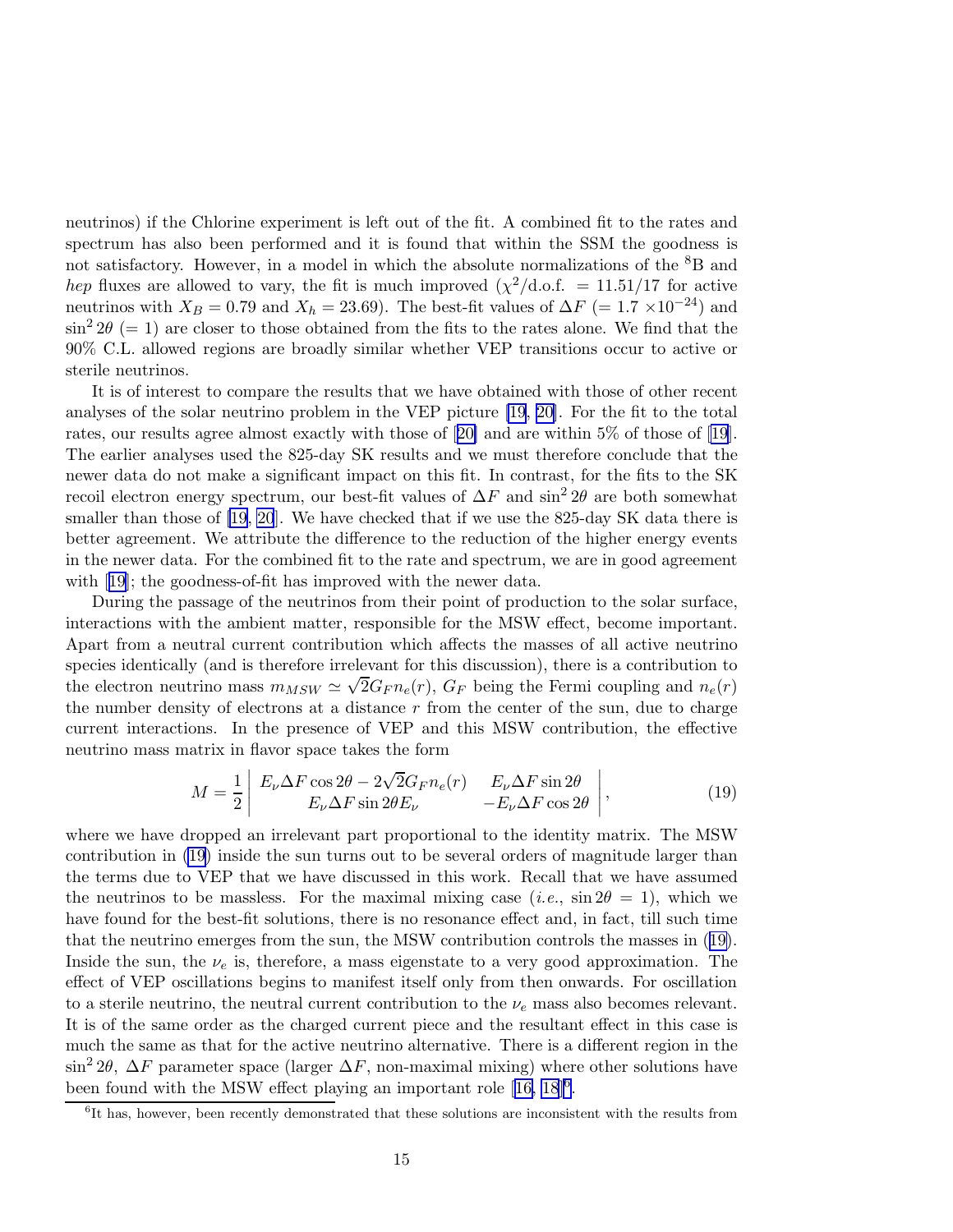<span id="page-15-0"></span>SuperKamiokande has now obtained the recoil electron spectra separately for day and night runs using their 1117-day data[[31\]](#page-17-0). The oscillation wavelengths corresponding to the best-fit VEP parameters that we have found are comparable to the earth-sun distance (1.49  $\times 10^{11}$ m). The extra distance travelled by neutrinos through the earth during the night runs is insignificant compared to this. This distance can be readily estimated. Using the latitude of SuperKamiokande  $(36.4^{\circ})$  and the obliquity of the ecliptic  $(23.5^{\circ})$ , we estimate the *maximum* extra distance travelled during the night run to be  $6.40 \times 10^6$ m. To confirm the expectation that fits to the separate day and night spectra give results which are not much different, we performed a  $\chi^2$ -minimization on this data for oscillation to an active neutrino. When  $X_B$  and  $X_h$  were held fixed at their SSM values of unity, the best fit corresponds to  $\sin^2 2\theta = 0.71$  and  $\Delta F = 0.21 \times 10^{-24}$ . For comparison, the corresponding values from Table 4, set 3d are  $\sin^2 2\theta = 0.68$  and  $\Delta F = 0.23 \times 10^{-24}$ . If  $X_B$  and  $X_B$ are allowed to vary then we get  $\sin^2 2\theta = 1.0$  (1.0),  $\Delta F = 1.97 \times 10^{-22}$  (1.97 × 10<sup>-22</sup>),  $X_B = 0.78$  (0.79), and  $X_h = 0.74 \times 10^{-2}$  (15.07). In the parantheses we have given the values presented earlier in Table 4, set 3a. Notice that there is no significant change barring the very small value of  $X_h$ . The  $X_h$  dependence of  $\chi^2$  is slow and this indicates that the day-night scattered electron spectra is consistent with no hep neutrinos.

The VEP oscillation wavelengths favored by the data are comparable to the distance of the sun to the earth. Therefore, seasonal effects are to be expected if this mechanism is responsible for the solar neutrino deficit. However, the data from SK is still not of very high statistics and we have left this analysis to a future work.

#### Acknowledgements

The authors are grateful to the Calcutta University Computer Centre for the use of their Origin 2000 computer. D.M. and A.R. were partially supported by the Eastern Centre for Research in Astrophysics, India. A.R. also acknowledges a research grant from CSIR, India. A.S. was supported by a research grant from BRNS, India and now enjoys a fellowship from UGC, India.

### References

- [1] Y. Suzuki, Talk given at the XIX International Conference on Neutrino Physics & Astrophysics, [http://nu2000.sno.laurentian.ca/Y.Suzuki.](http://nu2000.sno.laurentian.ca/Y.Suzuki)
- [2] Y. Fukuda et al., (The Super-Kamiokande collaboration), Phys Rev. Lett. 81, 1158  $(1998), 82, 2430 (1999).$
- [3] B.T. Cleveland et al., Astrophys. J. 496, 505 (1998); Nucl. Phys. B (Proc. Suppl.) 38,  $47$  (1995); Y. Fukuda et al., (The Kamiokande collaboration), *Phys. Rev. Lett.* **77**, 1683

the non-observation of oscillations in accelerator neutrino experiments[[32](#page-17-0)].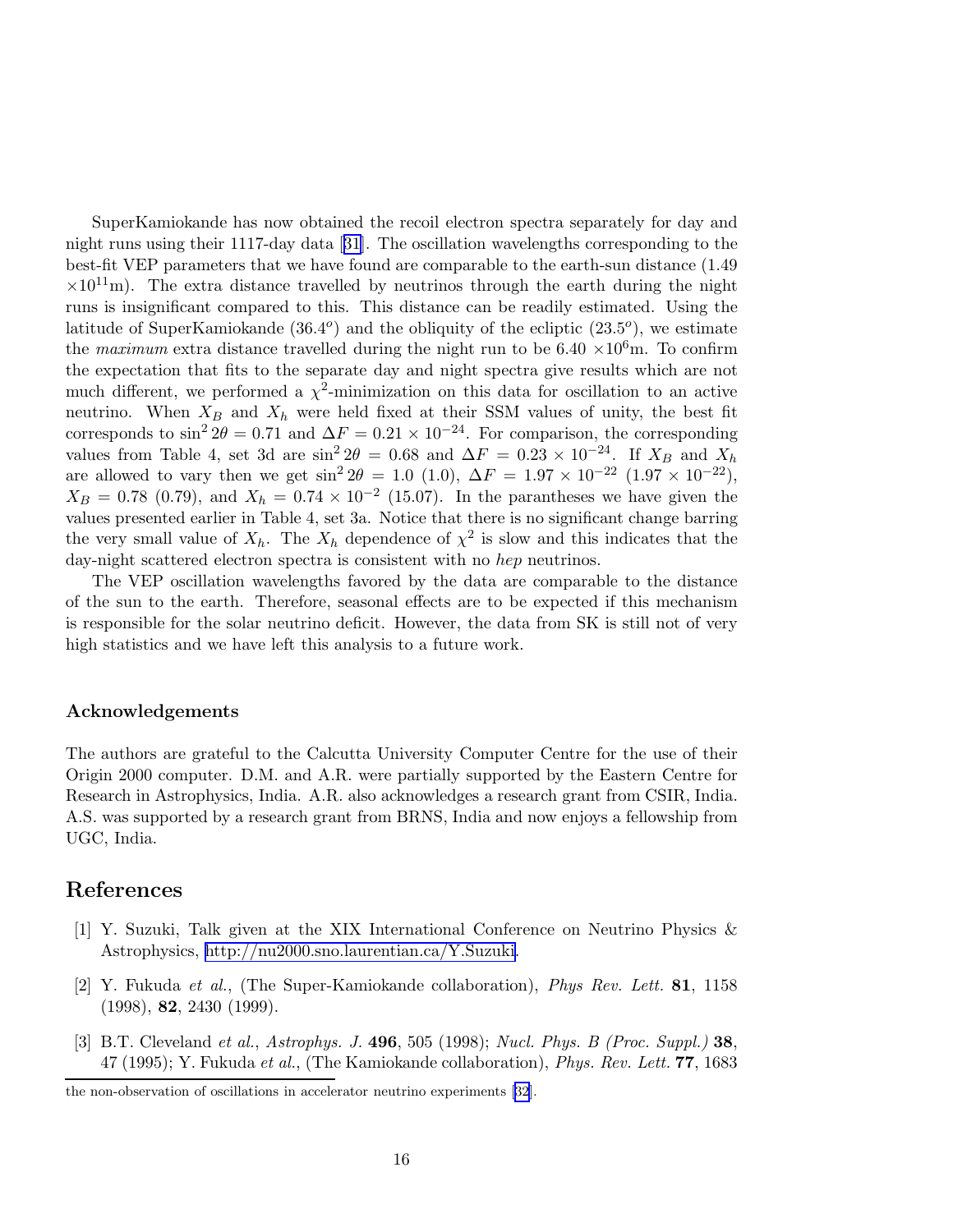<span id="page-16-0"></span> $(1996)$ ; W. Hampel *et al.*, (The Gallex collaboration), *Phys. Lett.* **B447**, 127 (1999); J.N. Abdurashitov et al., (The SAGE collaboration), Phys. Rev. C60, 055801 (1999).

- [4] Y. Fukuda et al., (The Super-Kamiokande collaboration), Phys. Rev. Lett. 81, 1562 (1998).
- [5] L. Wolfenstein, Phys. Rev. D34, 969 (1986); S.P. Mikheyev and A.Yu. Smirnov, Sov. J. Nucl. Phys. 42(6), 913 (1985); Nuovo Cimento 9c, 17 (1986).
- [6] J.N. Bahcall, P.I. Krastev, and A.Yu. Smirnov, Phys. Rev. D58, 096016 (1998).
- [7] M.C. Gonzalez-Garcia, P.C. de Holanda, C. Peña-Garay, and J.W.F. Valle, [hep](http://arxiv.org/abs/hep-ph/9906469)[ph/9906469,](http://arxiv.org/abs/hep-ph/9906469) Nucl. Phys. B573, 3 (2000).
- [8] J.N. Bahcall, P.L. Krastev, and A.Yu. Smirnov, Phys. Lett. B477, 401 (2000).
- [9] G.L. Fogli et al., [hep-ph/9912231](http://arxiv.org/abs/hep-ph/9912231), Phys. Rev. **D62**, 013002 (2000).
- [10] C. Giunti, M.C. Gonzalez-Garcia, and C. Peña-Garay, [hep-ph/0001101](http://arxiv.org/abs/hep-ph/0001101), Phys. Rev. D62, 013005 (2000).
- [11] S. Goswami, D. Majumdar, and A. Raychaudhuri, [hep-ph/0003163](http://arxiv.org/abs/hep-ph/0003163) and work in progress.
- [12] M. Gasperini, Phys. Rev. D38, 2635 (1988); 39, 3606 (1989); A. Halprin and C.N. Leung, Phys. Rev. Lett. 67, 1833 (1991).
- [13] K. Iida, H. Minakata, and O. Yasuda, Mod. Phys. Lett. A8, 1037 (1993); J. Pantaleone, A. Halprin, and C.N. Leung, *Phys. Rev.* **D47**, R4199 (1993); M.N. Butler, S. Nazawa, R. Malaney, and A.I. Boothroyd, ibid. 47, 2615 (1993); H. Minakata and H. Nunokawa, *ibid.* 51, 6625 (1995); R.B. Mann and U.Sarkar, *Phys. Rev. Lett.* 76, 865 (1996); J.R. Mureika and R.B. Mann, Phys. Rev. D54, 2761 (1996).
- [14] S. Coleman, S.L. Glashow, Phys. Lett. B405, 249 (1997); S.L. Glashow, A. Halprin, et al., Phys. Rev.  $\bf{D56}$ , 2433 (1997).
- [15] S. Coleman and S.L. Glashow, Phys. Rev. D59, 116008 (1999). For earlier work, see Colladay and V.A. Kostelecky, ibid. D55, 6760 (1997), D58, 116002 (1998).
- [16] J.N. Bahcall, P.I. Krastev, C.N. Leung, Phys. Rev. D52, 1770 (1995); A. Halprin, C.N. Leung, and J. Pantaleone, ibid. 53, 5365 (1996).
- [17] H. Minakata, H. Nunokawa, Phys. Rev. D51, 6625 (1995).
- [18] S.W. Mansour and T.K. Kuo, Phys. Rev. D60, 097301 (1999).
- [19] A.M. Gago, H. Nunokawa, R. Zukanovich Funchal, e-print no. [hep-ph/9909250](http://arxiv.org/abs/hep-ph/9909250); Phys. Rev. Lett. 84, 4035 (2000).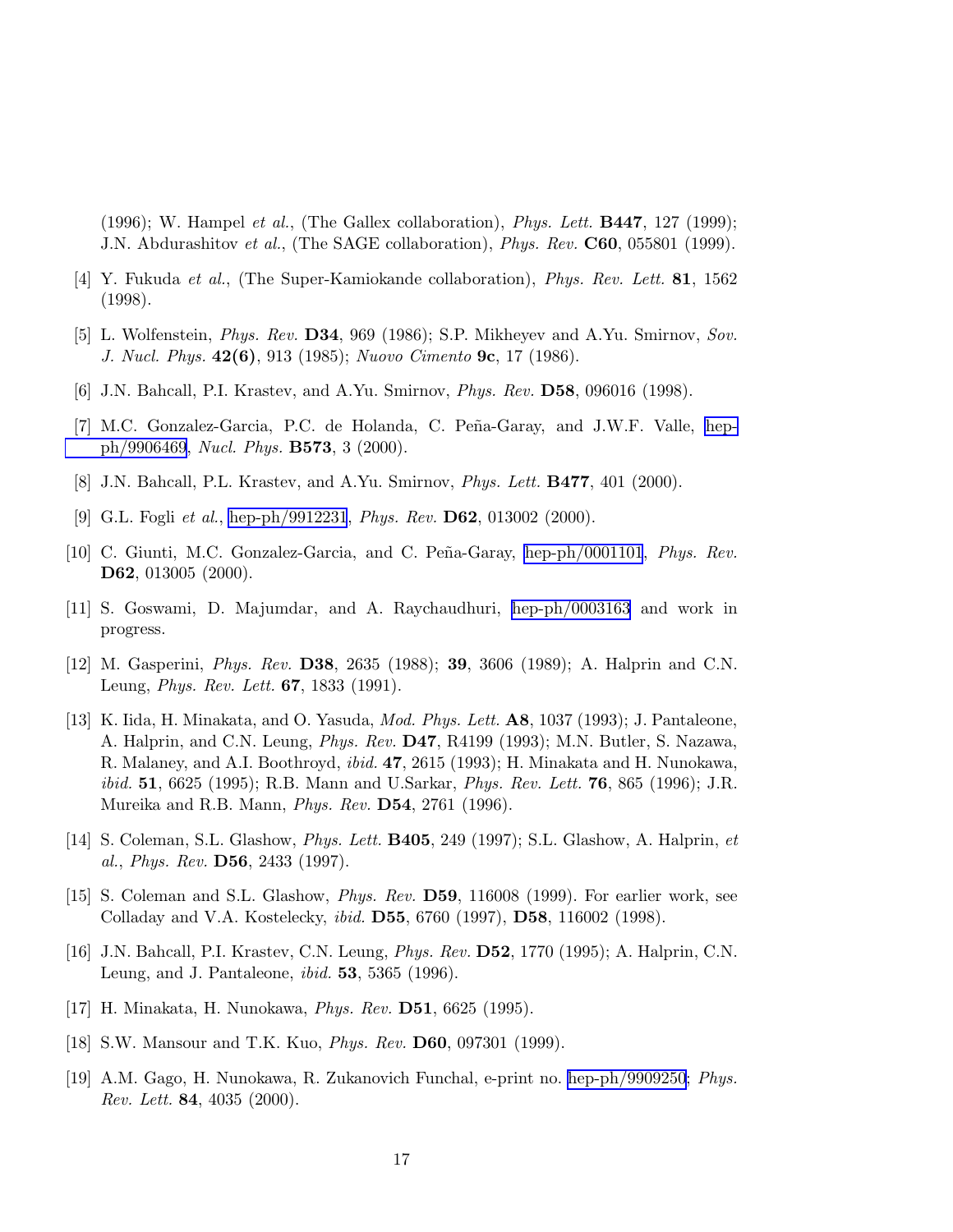- <span id="page-17-0"></span>[20] H. Casini, J.C. D'Olivio, and R. Montemayer, Phys. Rev. D61, 105004 (2000).
- [21] J.N. Bahcall, S. Basu, and M. Pinsonneault, *'Phys. Lett.* **B433**, 1 (1998).
- [22] A. Dressler, D. Lynden-Bell, et al., Astrophys. J. 313. 42 (1987).
- [23] G.L. Fogli and E. Lisi, *Astropart. Phys.* **3** (1995) 185.
- [24] [http://www.sns.ias.edu/˜jnb/SNdata.](http://www.sns.ias.edu/~jnb/SNdata)
- [25] J.N. Bahcall, E. Lisi, and P.I. Krastev Phys. Rev. C55, 494 (1997).
- [26] M. Smy, (The Super-Kamiokande collaboration), [hep-ex/9903034.](http://arxiv.org/abs/hep-ex/9903034)
- [27] For a discussion on the sources of the various errors see the second reference of [\[2\]](#page-15-0).
- [28] J.N. Bahcall et al., Phys. Rev. D54, 411 (1996).
- [29] Sudbury Neutrino Observatory Proposal, Report No. SNO-87-12 (1987).
- [30] The cross-sections are calculated using the routine Deuteron.cross available at [24]. We use the charged and neutral current cross-sections obtained following K. Kubodera and S. Nozawa, Int. J. Mod. Phys. E3, 101 (1994).
- [31] Y. Suzuki (private communication).
- [32] J. Pantaleone, T.K. Kuo, and S.W. Mansour, Phys. Rev. D61, 033011 (2000).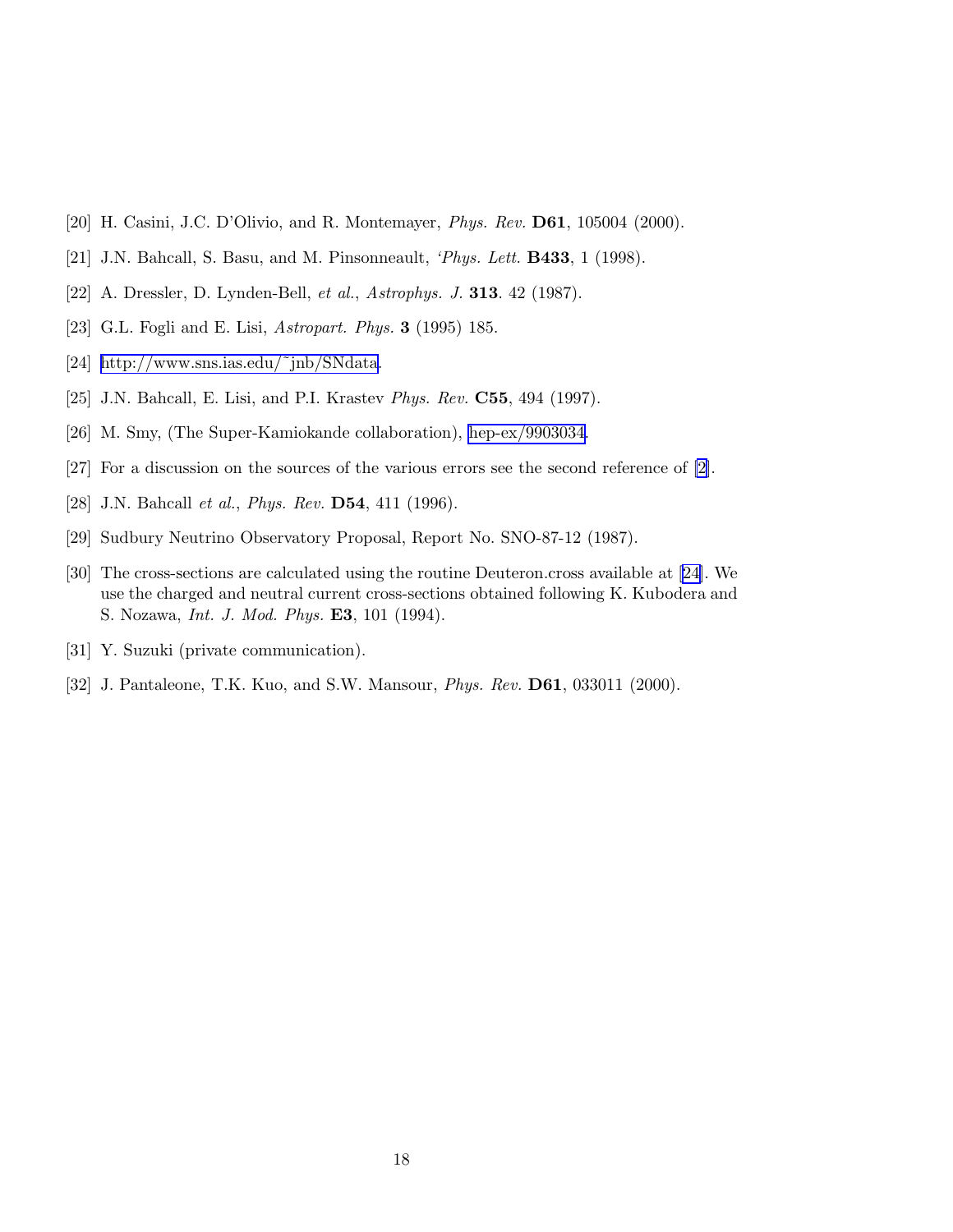# Figure Captions

Fig. 1. The 90% C.L. allowed region in the sin<sup>2</sup> 2 $\theta$  -  $\Delta F$  plane from an analysis of the total rates seen by the Chlorine, Gallex, SAGE, Kamiokande, and SuperKamiokande (1117-day data) detectors assuming conversion due to VEP to (a) active neutrinos and (b) sterile neutrinos. The best fit points have been indicated.

Fig. 2. The region bounded by the solid lines is the 90% C.L. allowed region in the  $\sin^2 2\theta$  $-\Delta F$  plane from the fitting of the 1117-day SK recoil electron spectrum data with the SSM flux normalizations  $(X_B = X_h = 1)$ . The best fit point is marked with a dark dot. The best-fit point for the case  $X_h = 1, X_B$  arbitrary, is indicated by a ' $\times$ ' sign and the corresponding 90% C.L. disallowed region is enclosed by the broken lines. The two panels correspond to (a) active neutrinos and (b) sterile neutrinos.

Fig. 3. The 90% C.L. allowed region in the sin<sup>2</sup> 2 $\theta$  -  $\Delta F$  plane from the combined analysis of total rates and 1117-day SK recoil electron spectrum data for conversion due to VEP. The hep flux normalization is held fixed at the SSM value  $(X_h = 1)$  but the <sup>8</sup>B flux normalization  $(X_B)$  is allowed to vary. The best fit points are indicated. Panel (a) represents the case of conversion to an active neutrino while panel (b) corresponds to conversion to a sterile neutrino.

Fig. 4. The number of events expected per day at SNO due to (a)  $\nu - e$  scattering, and (b) the charged current  $\nu_e - d$  reaction. Here  $E_e$  stands for the observed electron energy. Results are shown for the best-fit values of the parameters obtained from fits to the spectrum and jointly to the rates and the spectrum (see text for more details). In both panels the solid (large dashed) line corresponds to the best-fit parameters obtained from a fit to the electron energy spectrum for VEP oscillation to an active (sterile) neutrino. The dot-dashed (dotted) lines similarly correspond to the best combined fits to the rates and spectrum for VEP oscillations to an active (sterile) neutrino. The BP98 SSM expectations are the small dashed curves.

Fig. 5. The ratio of the predicted number of events from VEP to the SSM expectation as a function of the electron energy for SNO due to (a)  $\nu - e$  scattering, and (b) the charged current  $\nu_e - d$  reaction (see text for more details). Here  $E_e$  stands for the observed electron energy. In both panels the solid (large dashed) line corresponds to the best-fit parameters obtained from a fit to the electron energy spectrum for VEP oscillation to an active (sterile) neutrino. The dot-dashed (dotted) lines similarly correspond to the best combined fits to the rates and spectrum for VEP oscillations to an active (sterile) neutrino.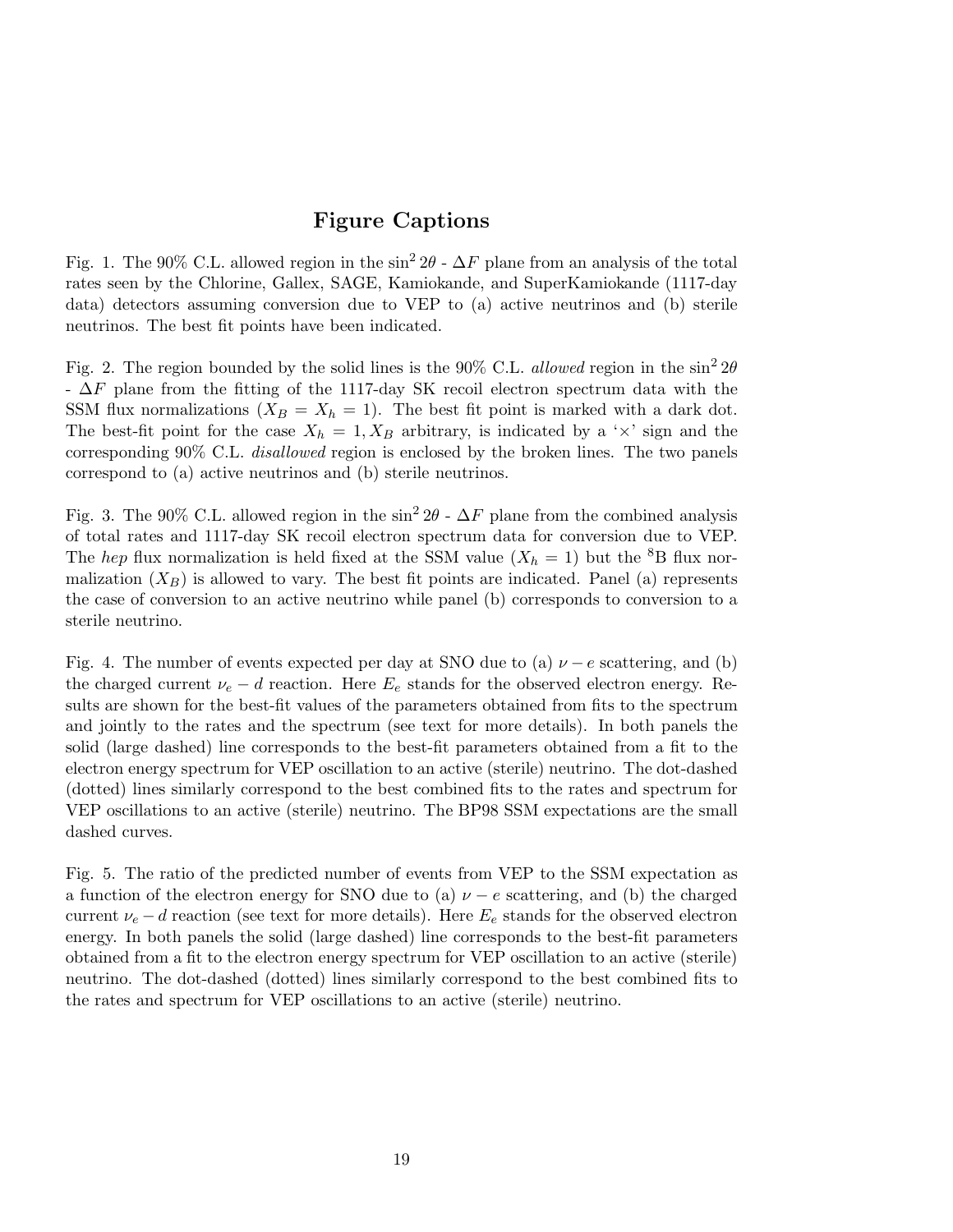

Fig.1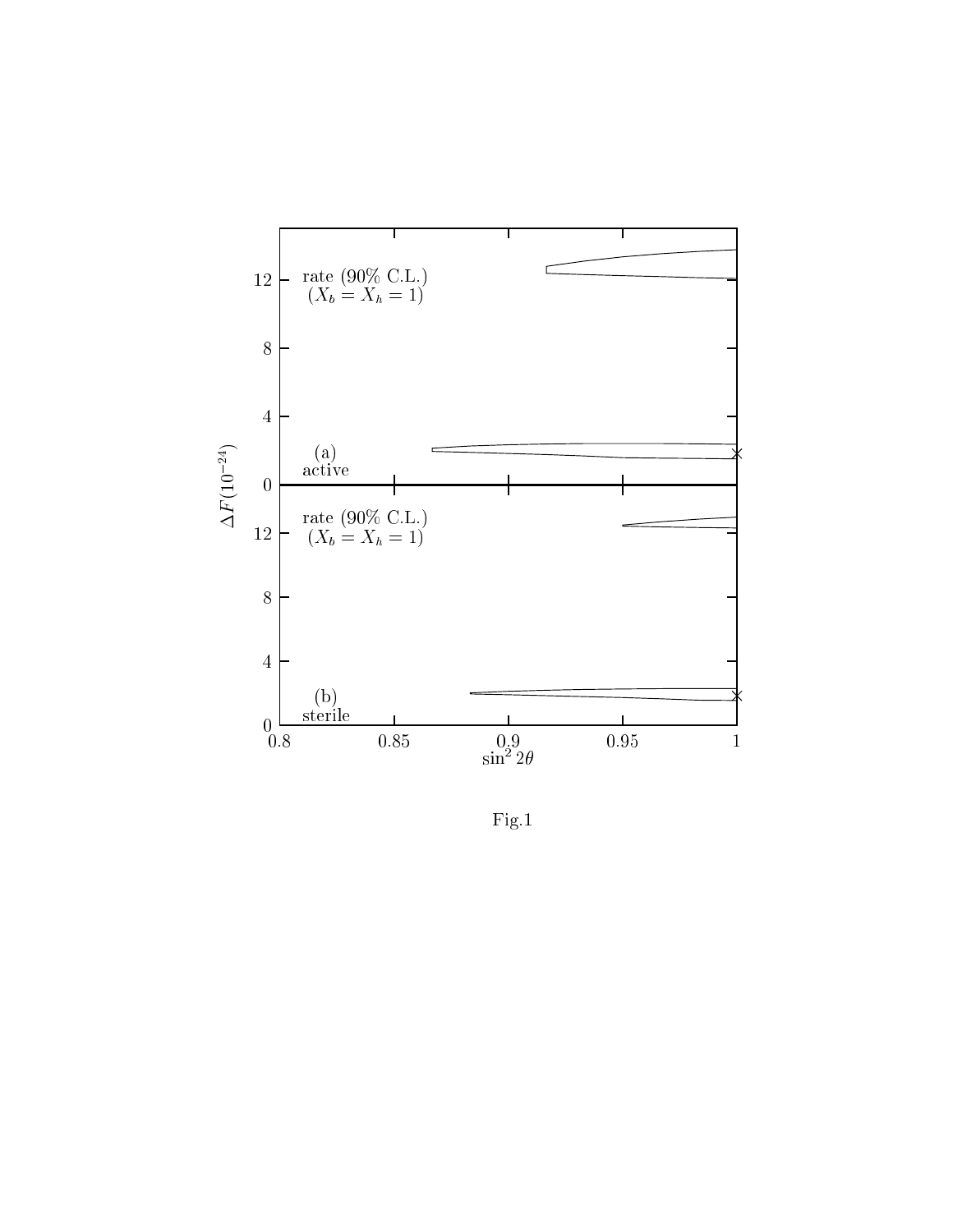

 ${\rm Fig.2}$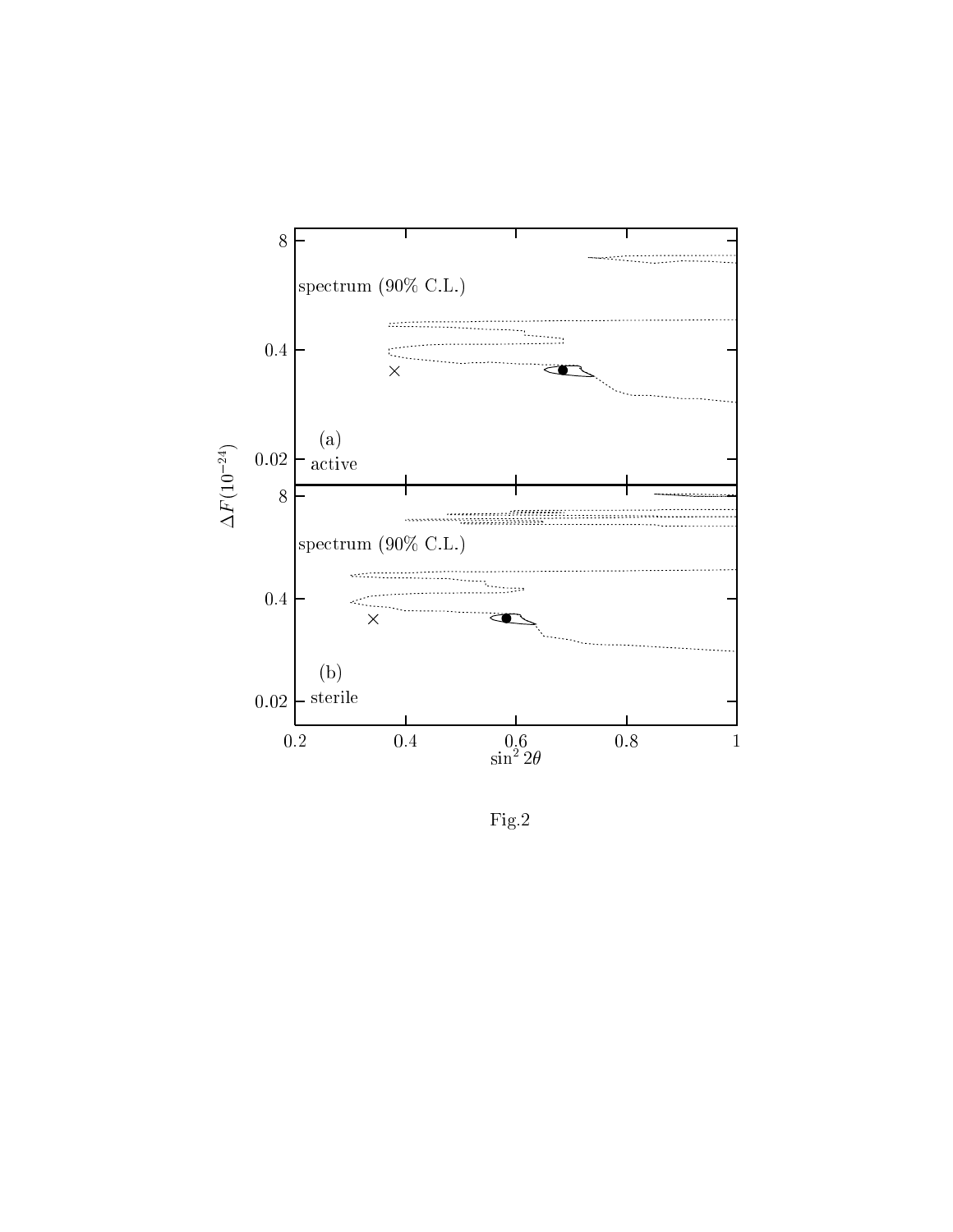

 ${\rm Fig.3}$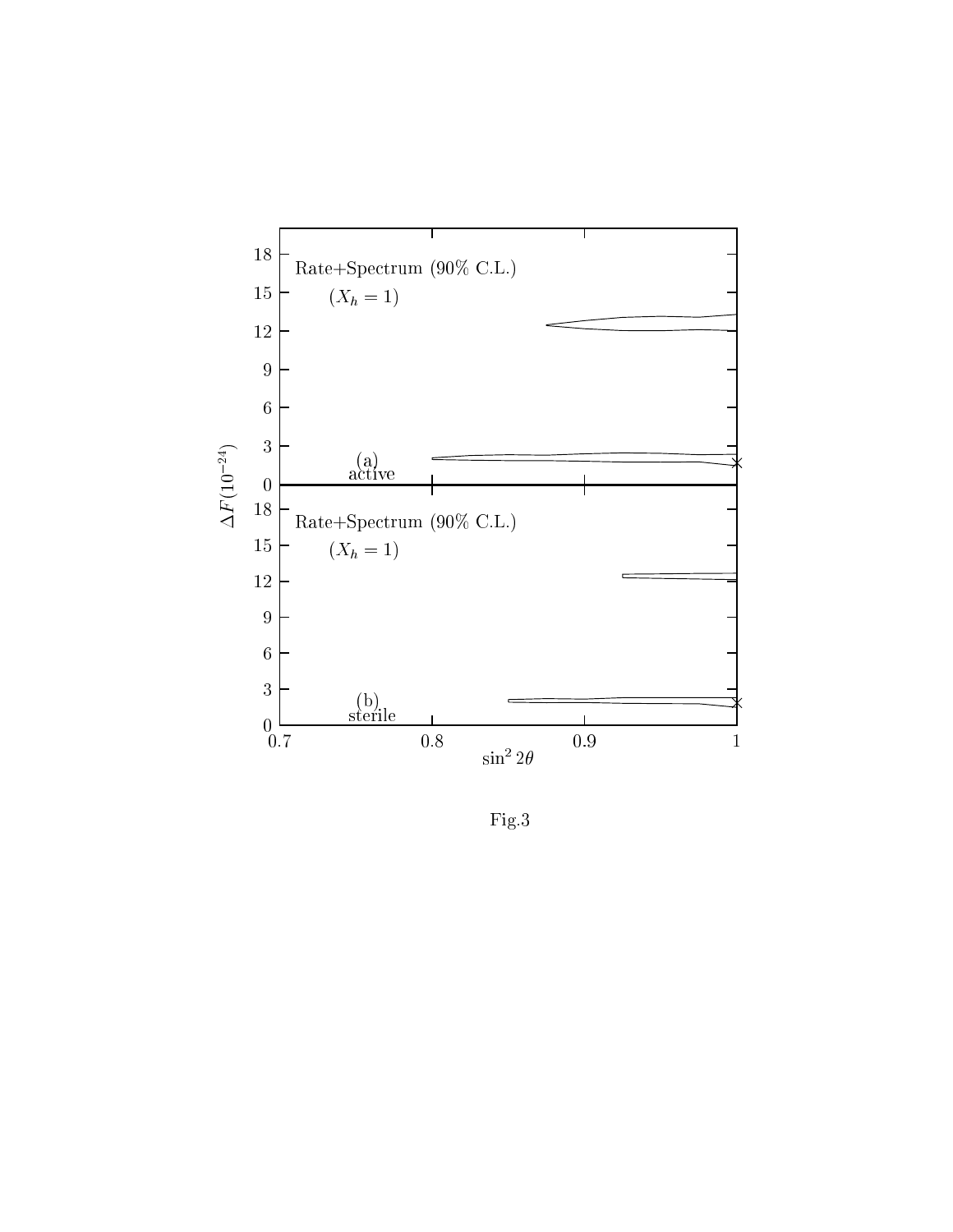

Fig.4